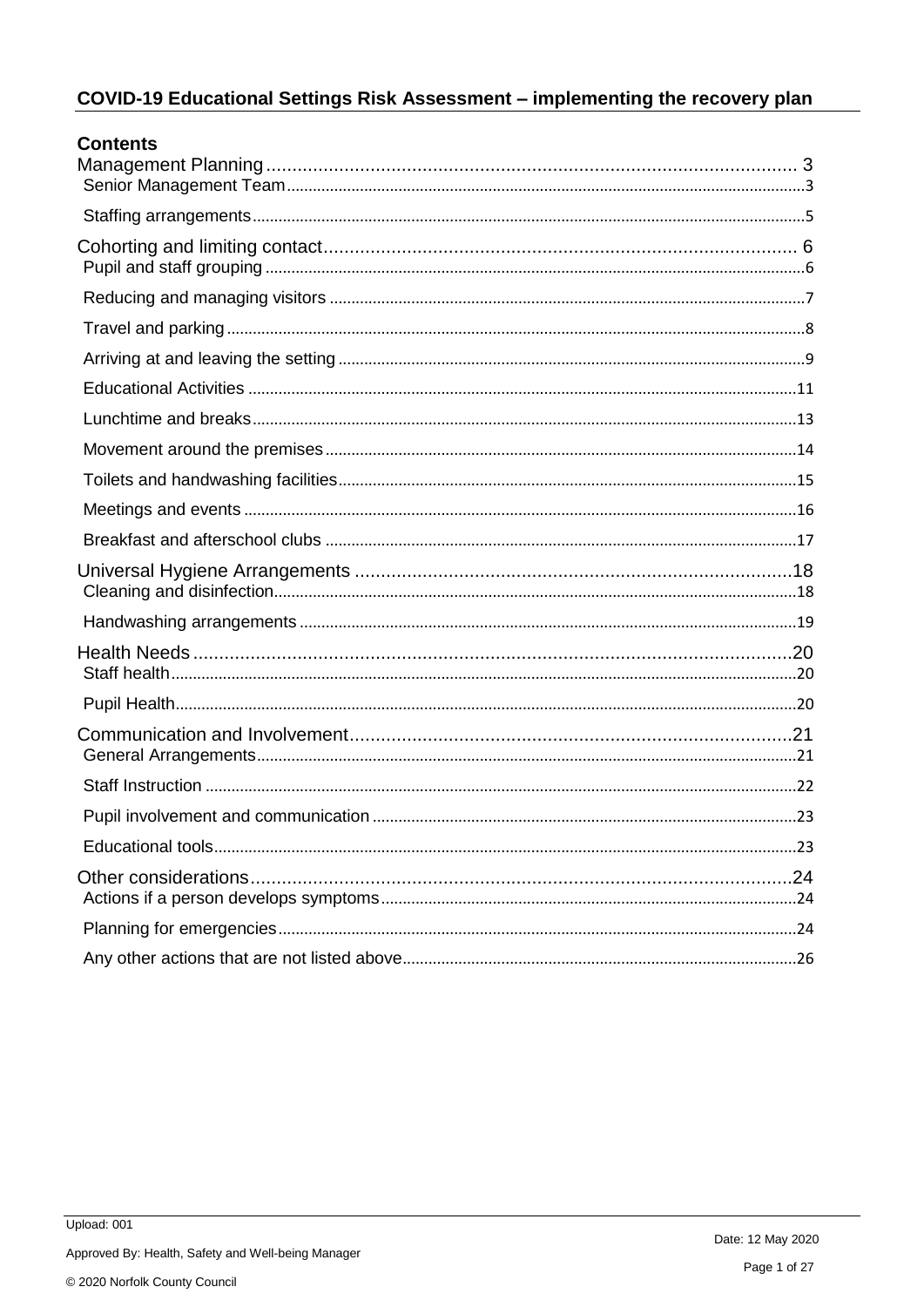The health, safety and well-being of all staff and pupils is of utmost importance to us. This risk assessment template has been provided to support educational settings to ensure they are acting in line with the COVID-19 – General Guidance for all Education Settings for implementing the recovery plan.

Please note: all COVID-19 guidance is available through HR InfoSpace and Norfolk Schools

The risk assessment should be reviewed prior to any stage of extension of operation e.g. increasing pupil numbers, extending curriculum activities, opening up facilities or planning events.

For ease of reference, changes that are made to this document are detailed below:

| Date of change | <b>Section, Page and Change</b>     |
|----------------|-------------------------------------|
| 12-02-2020     | Whole revised document please read. |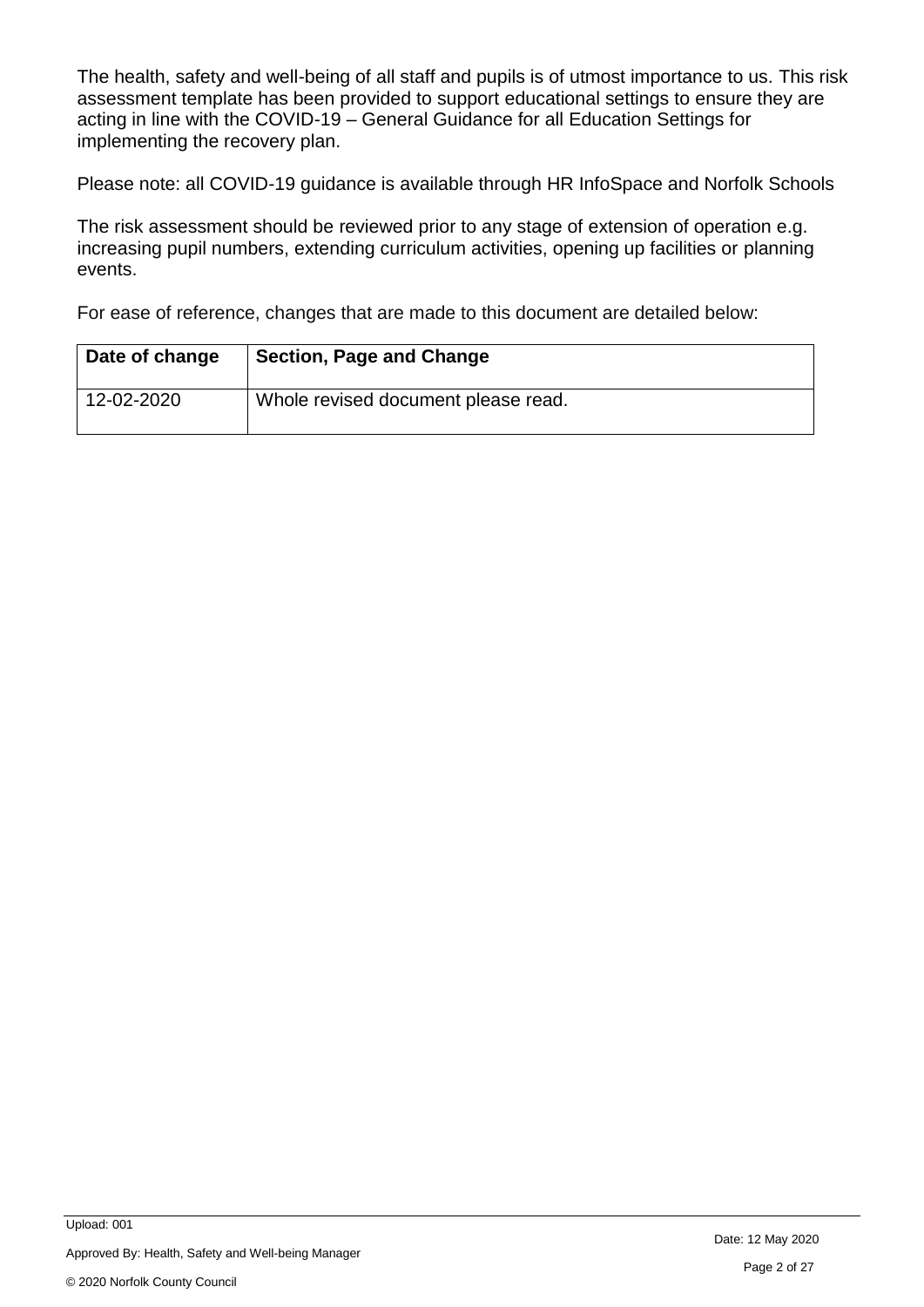| Setting/Premises:               | Winterton Primary School & Nursery             |                                  |
|---------------------------------|------------------------------------------------|----------------------------------|
| Location:                       | Winterton on Sea, Norfolk                      |                                  |
| <b>Assessment Date:</b>         | 2 <sup>nd</sup> October 2020                   | <b>Review Date:</b><br>Regularly |
| <b>Assessment completed by:</b> | <b>Caroline Richardson &amp; Hannah Waters</b> |                                  |

## **Management Planning**

## *Senior Management Team*

<span id="page-2-1"></span><span id="page-2-0"></span>

| Item                                             | Control measures                                                                                                                                                                                                                                                                                                                                                                                                  | Yes/no/not<br>applicable | Notes and further information | Date required and<br>completed |
|--------------------------------------------------|-------------------------------------------------------------------------------------------------------------------------------------------------------------------------------------------------------------------------------------------------------------------------------------------------------------------------------------------------------------------------------------------------------------------|--------------------------|-------------------------------|--------------------------------|
| Senior<br>Management<br>Team<br>responsibilities | Adjustments to setting hours (staggered times, attendance for<br>specific hours) has taken account of associated factors such<br>as additional setting transport needs to ensure social<br>distancing on buses as well as activities within the setting and<br>staffing levels.                                                                                                                                   | v                        |                               |                                |
|                                                  | An assessment has been undertaken that considers different<br>ways of operating where it is required in order to operate<br>safely, for example, moving year groups to different areas,<br>moving specific classes in order to reduce the footfall in<br>adjoining corridors, using additional toilets in other areas that<br>are now available, part time attendance only, restricting the<br>curriculum taught. |                          |                               |                                |
|                                                  | Plans have been put in place to address lack of adequate<br>space or available staff to achieve separation of<br>people/cohorting. Class size issues have been escalated to<br>the Cluster Adviser                                                                                                                                                                                                                | v                        |                               |                                |
|                                                  | Consideration has been given to where it is beneficial to<br>restrict access to unused areas to support operational<br>management.                                                                                                                                                                                                                                                                                |                          |                               |                                |
|                                                  | SMT have followed arrangements to bring areas of the<br>premises into safe use before opening e.g. asbestos, fire site                                                                                                                                                                                                                                                                                            |                          |                               |                                |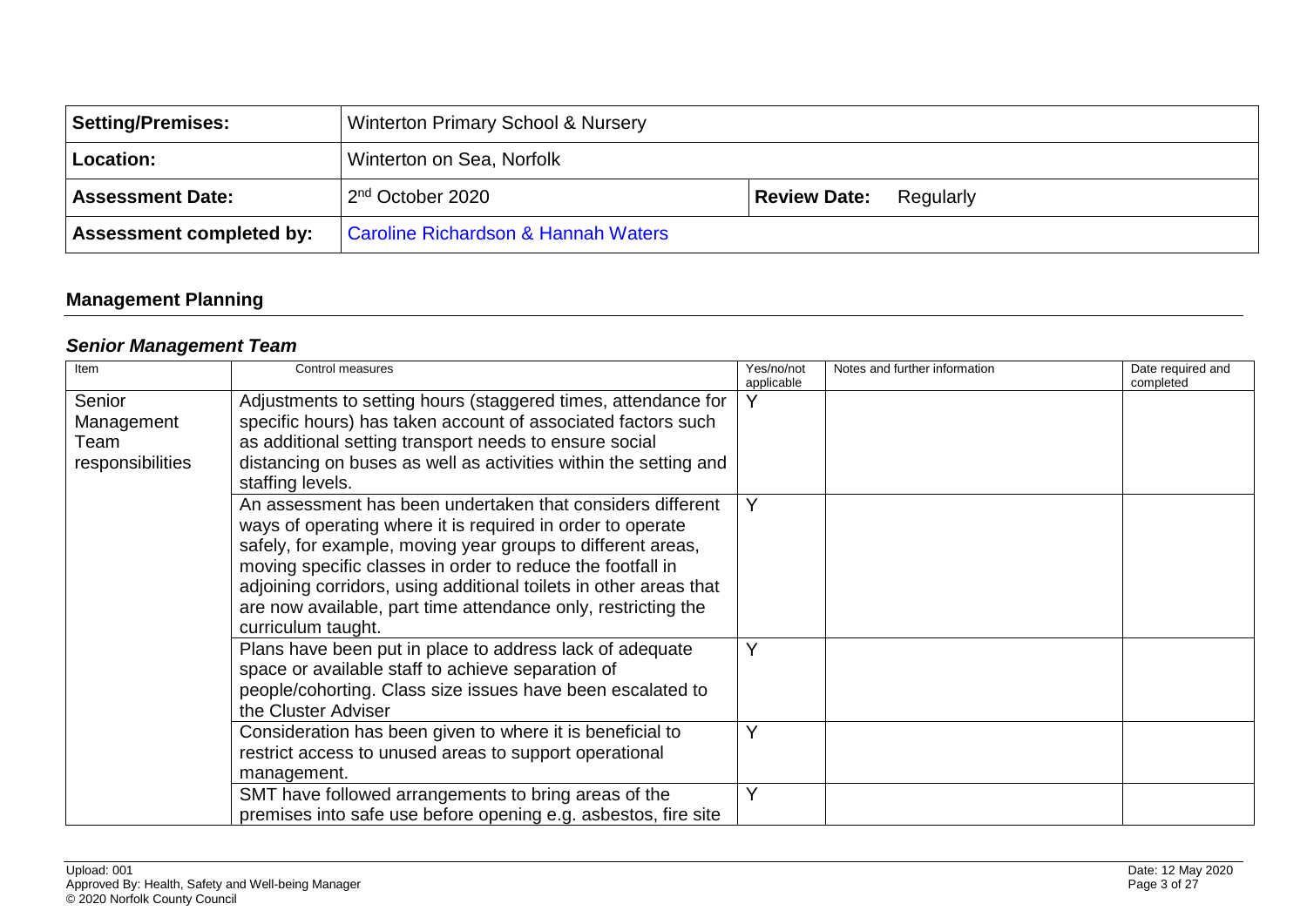|              | security and legionella reviews in line with the checks you                                                           |                |  |
|--------------|-----------------------------------------------------------------------------------------------------------------------|----------------|--|
|              | would normally undertake at the end of the summer period                                                              |                |  |
|              | SMT have ensured essential premises management                                                                        | $\overline{Y}$ |  |
|              | arrangements continue to ensure the safe operation of the                                                             |                |  |
|              | setting.                                                                                                              |                |  |
|              | SMT have ensured that specific enhanced cleaning                                                                      | Y              |  |
|              | arrangements that are required can be fulfilled on site                                                               |                |  |
|              | SMTs refer to the HSW information provided on Infospace or                                                            | Y              |  |
|              | Norfolk Schools, ensure that they understand and                                                                      |                |  |
|              | communicate this information.                                                                                         |                |  |
|              | SMT has completed this assessment, in conjunction with staff                                                          | Y              |  |
|              | and staff representatives (and pupils where appropriate) and                                                          |                |  |
|              | are responsible for the implementation of actions                                                                     |                |  |
|              | Arrangements have been put in place to undertake a regular                                                            | $\overline{Y}$ |  |
|              | review of the assessment and provisions taking into account                                                           |                |  |
|              | feedback, suggestions and concerns                                                                                    |                |  |
| Ensuring     | The setting will follow their normal arrangements to                                                                  | Y              |  |
| compliance   | encourage safe behaviours and actions if setting standards                                                            |                |  |
|              | are not followed.                                                                                                     |                |  |
| Governor     | Governors are involved and supporting the setting to ensure                                                           | Y              |  |
| engagement   | that required actions are completed and have reviewed this                                                            |                |  |
|              | assessment as part of their role.                                                                                     |                |  |
| Safeguarding | The introduction of new arrangements have been reviewed by                                                            | Y              |  |
|              | the Senior Management Team ensure that they do not impact                                                             |                |  |
|              | on safeguarding requirements in the setting (see additional<br>checklist on Norfolk Schools)                          |                |  |
|              |                                                                                                                       | Y              |  |
| Supply chain | Business management teams will ensure that arrangements<br>are in place for the continuity of essential supplies, for |                |  |
|              | example, cleaning and disinfection products, liquid soap,                                                             |                |  |
|              | paper towels (where used), hand sanitiser and PPE that is                                                             |                |  |
|              | specified in PPE guidance.                                                                                            |                |  |
|              | Arrangements have been made to ensure that equipment                                                                  | Y              |  |
|              | purchased is fit for purpose e.g. meets with required                                                                 |                |  |
|              | standards.                                                                                                            |                |  |
|              |                                                                                                                       |                |  |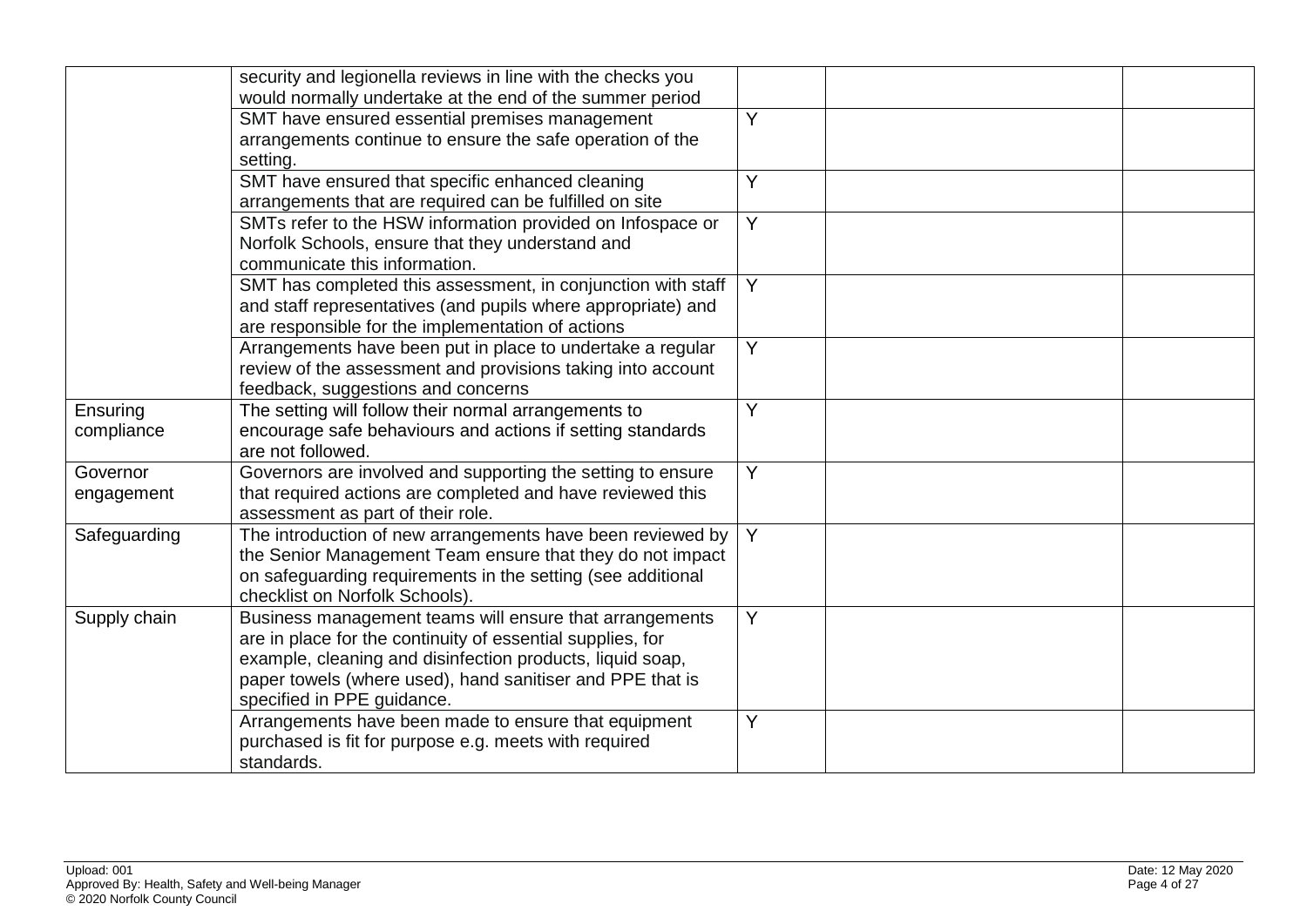# *Staffing arrangements*

<span id="page-4-0"></span>

| <b>Staffing levels</b>                                      | Reduced staff ratios do not significantly compromise the<br>safety and security of pupils (please note EYFS ratios can<br>also be changed due the current exceptional circumstances)                                                                                                                                                                                       | Y              | EYFS ratios have been maintained.                                                                                                                                          |  |
|-------------------------------------------------------------|----------------------------------------------------------------------------------------------------------------------------------------------------------------------------------------------------------------------------------------------------------------------------------------------------------------------------------------------------------------------------|----------------|----------------------------------------------------------------------------------------------------------------------------------------------------------------------------|--|
|                                                             | Daily review of staffing levels takes place, including those in<br>key safety roles to ensure the safe supervision and operation<br>of the setting including premises management. Arrangements<br>for the deployment of staff and use of alternative buildings<br>have been drawn up for implementation where appropriate<br>and possible (see pupil and staff cohorting). | $\overline{Y}$ |                                                                                                                                                                            |  |
|                                                             | Plans are in place for teaching assistants to be allocated to<br>lead a class group under the direction of a teacher if there is a<br>shortage of teachers.                                                                                                                                                                                                                | <b>NA</b>      | Each class has a teacher every day.<br>PPA will be covered by 2 TAs.<br>SLT Monday $10.45$ am $-2$ TAs to<br>cover KS1 class.                                              |  |
| <b>Business support</b><br>and premises<br>management staff | Staff work from home where it is possible                                                                                                                                                                                                                                                                                                                                  | Y              | OM will work in the school office.<br>Windows will be open.<br>PPA can be taken in school (or at<br>home by arrangement with AH).                                          |  |
|                                                             | Hot desking is avoided                                                                                                                                                                                                                                                                                                                                                     | <b>NA</b>      |                                                                                                                                                                            |  |
|                                                             | Office spaces are arranged to support social distancing<br>(maintaining 2m distance)                                                                                                                                                                                                                                                                                       | Y              | Only OM allowed in the office to<br>allow for social distancing.<br>Staff will wipe down contact points<br>after using an equipment in the office<br>(when OM not present) |  |
|                                                             | Staff have moved to alternative work spaces where social<br>distancing cannot be applied in their usual office setting.                                                                                                                                                                                                                                                    | <b>NA</b>      |                                                                                                                                                                            |  |
| Premises and<br>cleaning staff                              | Activities are scheduled so that premises activities do not<br>take place during times when pupils and staff move around<br>the setting.                                                                                                                                                                                                                                   | $\overline{Y}$ |                                                                                                                                                                            |  |
|                                                             | Staff who carry out cleaning are familiar with the cleaning and<br>disinfecting processes that are required at this time.                                                                                                                                                                                                                                                  | Y              | Cleaner has read guidance and<br>shared with all staff.                                                                                                                    |  |
|                                                             | Staff who carry out cleaning and disinfection have the<br>appropriate equipment required if cleaning is needed after a<br>symptomatic person has left the building.                                                                                                                                                                                                        | Y              |                                                                                                                                                                            |  |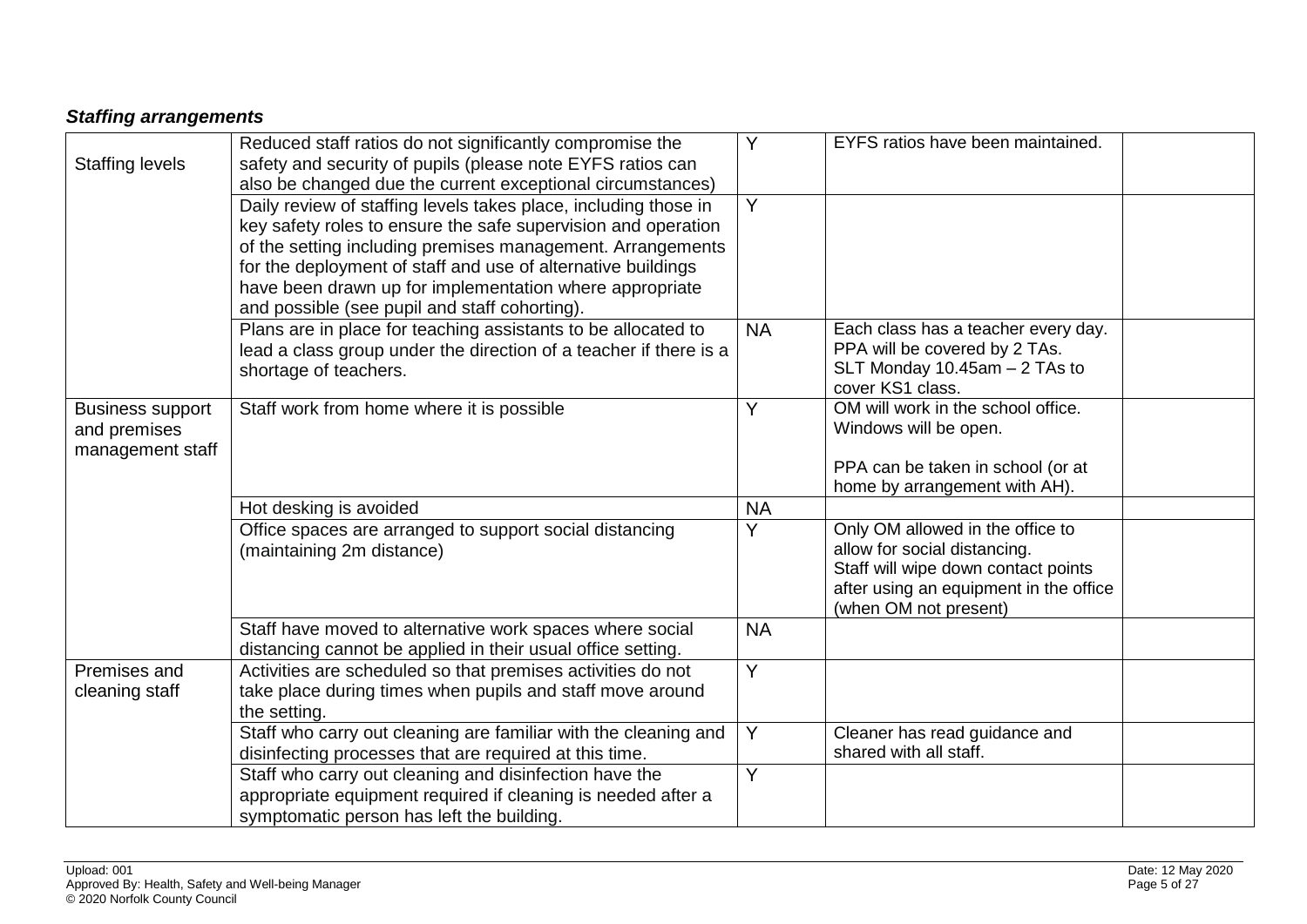| Volunteers | Volunteers will work in the setting only where essential and<br>will be provided with the same information, instruction and | No volunteers or parents on site. |  |
|------------|-----------------------------------------------------------------------------------------------------------------------------|-----------------------------------|--|
|            | support as staff members.                                                                                                   |                                   |  |

## **Cohorting and limiting contact**

<span id="page-5-1"></span><span id="page-5-0"></span>

| <b>Pupil and staff grouping</b>                        |                                                                                                                                                                                                                                                                                                                                                                                               |              |                                                                                                                                                               |  |
|--------------------------------------------------------|-----------------------------------------------------------------------------------------------------------------------------------------------------------------------------------------------------------------------------------------------------------------------------------------------------------------------------------------------------------------------------------------------|--------------|---------------------------------------------------------------------------------------------------------------------------------------------------------------|--|
| Primary school<br>classes and early<br>years providers | Actions have been taken to create smaller groups in order to<br>achieve social distancing (with a maximum of 15 pupils per<br>small group, teacher and teaching assistant or smaller if the<br>classroom size does not allow). The setting should aim to<br>keep these smaller groups together throughout the day e.g.<br>during breaks and lunch to reduce the interaction across<br>groups. | Y            | Full classes will start from<br>September. 2 children on each table<br>facing forwards in KS1 & 2.<br>Seating plans will be in place for<br>Seals and Sharks. |  |
| Secondary<br>schools                                   | Actions have been taken to create smaller groups in order to<br>achieve social distancing (as a guide classes should be no<br>bigger than half the normal size). The school should aim to<br>keep these smaller groups together throughout the day e.g.<br>during breaks and lunch to reduce the interaction across<br>groups.                                                                | <b>NA</b>    |                                                                                                                                                               |  |
| Keeping cohorts<br>together where<br>possible          | Pupils will stay in their class/group wherever it is possible<br>throughout the day, or on subsequent days.                                                                                                                                                                                                                                                                                   | Y            | There will be individual children who<br>will be moving between classes for<br>phonics and other subjects.                                                    |  |
|                                                        | Arrangements have been put in place to avoid mixing with<br>other groups throughout the day e.g. during lunchtimes,<br>breaks, PE, or on subsequent days.                                                                                                                                                                                                                                     | $\mathsf{N}$ | All children will use the hall and<br>playground at playtimes. Whole<br>school is one bubble. There are<br>siblings across all 3 classes.                     |  |
|                                                        | Staff are paired consistently for two person activities e.g.<br>supervision, teaching, personal care.                                                                                                                                                                                                                                                                                         | Y            | Sometimes there will be 3 members<br>of staff if a pupil with an EHCP<br>needs 1:1, or staff break times need<br>cover.                                       |  |
|                                                        | The same teachers and other staff are assigned to each class<br>group, and where possible for the same day and subsequent<br>days.                                                                                                                                                                                                                                                            | Y            |                                                                                                                                                               |  |
|                                                        | Where possible pupils use the same desk each day where<br>they attend on consecutive days.                                                                                                                                                                                                                                                                                                    | Y            | Seating plan will be in place.                                                                                                                                |  |
|                                                        | Multiple groups do not use outdoor play equipment at the                                                                                                                                                                                                                                                                                                                                      | Y            | KS1&2 will use outdoor equipment.                                                                                                                             |  |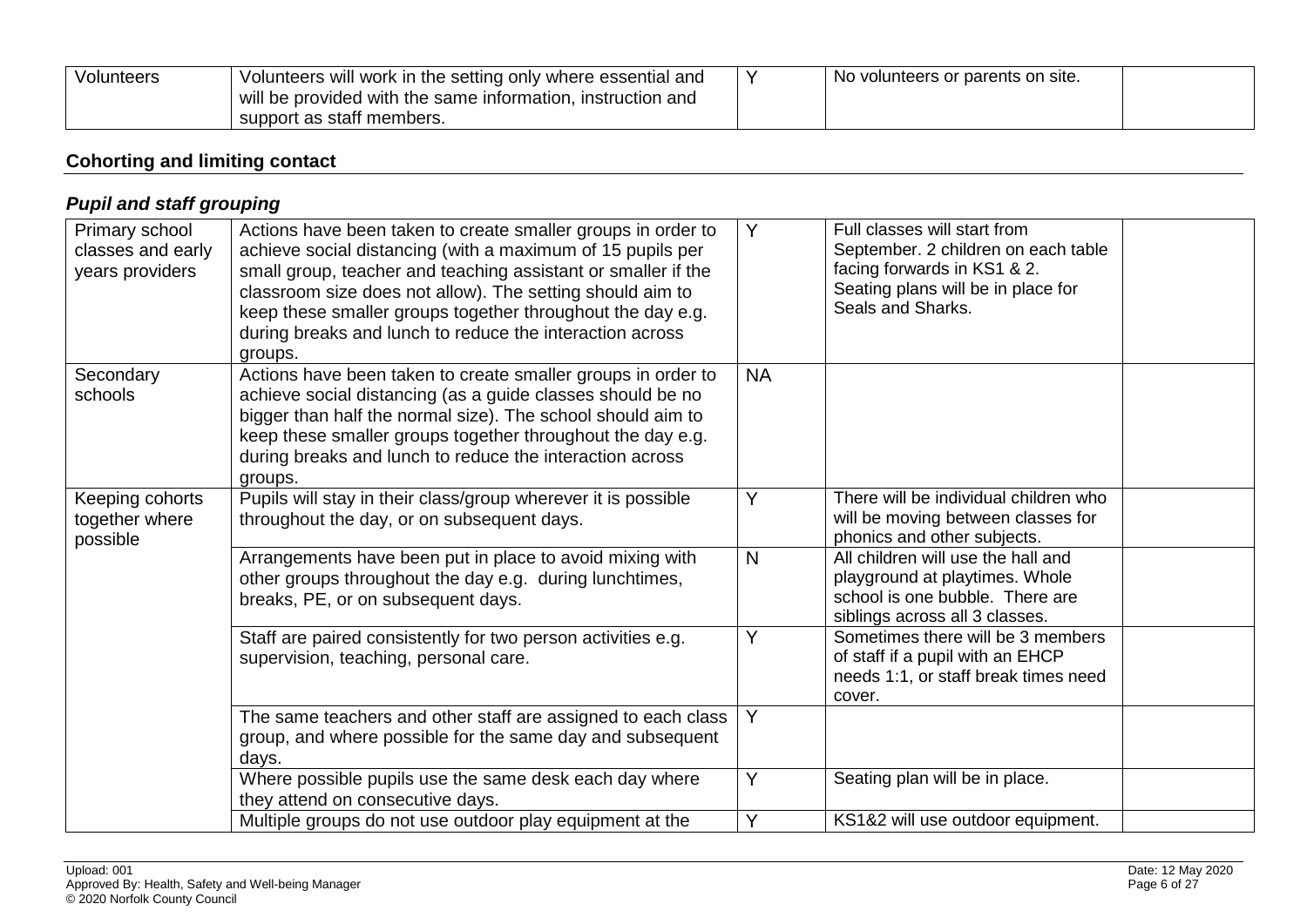| me time. | $\sim$<br>: betore<br>hildrer<br>wash<br>hands<br>their<br>will<br>us. |  |
|----------|------------------------------------------------------------------------|--|
|          | and after playtime.                                                    |  |

# *Reducing and managing visitors*

<span id="page-6-0"></span>

| <b>Visitors</b> | Essential visitors have been identified (including maintenance<br>and repairs), staff will seek agreement with the most senior<br>person on site if they are in doubt about an unplanned visit                                                                                                                | Y |                                                                                                                     |
|-----------------|---------------------------------------------------------------------------------------------------------------------------------------------------------------------------------------------------------------------------------------------------------------------------------------------------------------|---|---------------------------------------------------------------------------------------------------------------------|
|                 | The setting has determined meeting times on site which are<br>scheduled to avoid the times of peak activity.                                                                                                                                                                                                  | Y | Agreed at Trust meeting.                                                                                            |
|                 |                                                                                                                                                                                                                                                                                                               |   |                                                                                                                     |
|                 | Visitors who sign in either use their own pen or are provided<br>with a pen that they take with them.                                                                                                                                                                                                         | Y | OM to take away the visitor & staff<br>pen from the signing in book.                                                |
|                 | The reception is operating on a one in and one out basis for<br>essential visitors                                                                                                                                                                                                                            | Y |                                                                                                                     |
|                 | Where reception desks are open, staff maintain a 2 metre<br>distance from visitors, (the use of floor markings may be<br>considered useful). Where this is not possible the installation<br>of screens to protect staff should be considered                                                                  | Y | OM to keep glass window closed to<br>use as a screen. All visitors to ring<br>the school office to speak to the OM. |
|                 | Visitors will confirm that they do not have symptoms (no<br>matter how mild) before entering the premises.                                                                                                                                                                                                    | Y | OM has a script for all staff to follow<br>when answering the door.                                                 |
|                 | Visitors will wash their hands on arrival (hand gel is provided<br>for situations where visitors cannot wash their hands on<br>arrival)                                                                                                                                                                       | Y | Wash hands in medical room sink.<br>Door to be opened by staff. Hand<br>sanitiser available in air lock.            |
|                 | Arrangements are in place to receive general deliveries<br>without close contact (including food deliveries which may be<br>received at an alternative location)                                                                                                                                              | Y |                                                                                                                     |
|                 | Contracted works are undertaken out of hours where possible<br>and/or specific times for scheduled works are agreed.                                                                                                                                                                                          | Y | Or will be a part of the estates team<br>and socially distance from the<br>children.                                |
|                 | Arrangements are in place to review contractor site<br>movements and ensure safe distancing and compliance with<br>universal hygiene requirements.                                                                                                                                                            | Y |                                                                                                                     |
|                 | Parents have been advised that they should only come into<br>the setting for essential reasons e.g. illness or safeguarding<br>factors and information about contacting by phone instead of<br>having face to face meetings. Only one parent should be<br>allowed to visit the setting in these circumstances | Y |                                                                                                                     |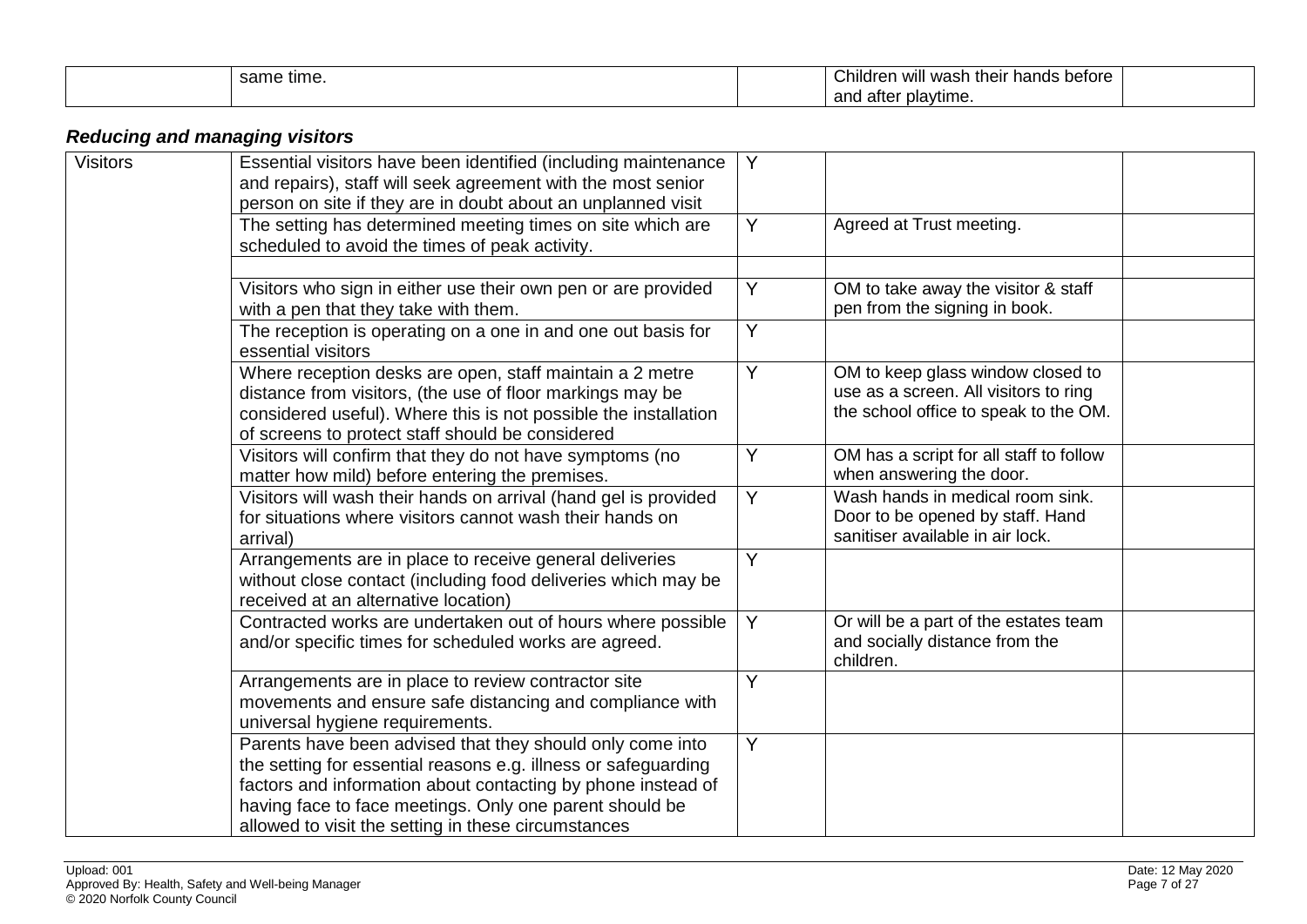<span id="page-7-0"></span>

| No vehicles will enter or leave the<br>staff car park during 8.20am -<br>8.40am and 3.20pm - 3.45pm. Staff<br>arriving or planning to leave during<br>these times must park on the road.                                                                                                                                                                                                                                                                                                                                                                                                                                                                                                                                                  |
|-------------------------------------------------------------------------------------------------------------------------------------------------------------------------------------------------------------------------------------------------------------------------------------------------------------------------------------------------------------------------------------------------------------------------------------------------------------------------------------------------------------------------------------------------------------------------------------------------------------------------------------------------------------------------------------------------------------------------------------------|
|                                                                                                                                                                                                                                                                                                                                                                                                                                                                                                                                                                                                                                                                                                                                           |
|                                                                                                                                                                                                                                                                                                                                                                                                                                                                                                                                                                                                                                                                                                                                           |
| Staff will use the staff car park to<br>ease parking congestion on the road<br>during pick up and drop off time.<br>Staff will park at the top end of car<br>As the front court yard is too small<br>for parents to socially distance, we<br>will be using the staff car park as a<br>entrance and exit for 2 classes.<br>Shark parents will collect their<br>children from the hall fire escape<br>door onto the playground.<br>Seal parents will collect their children<br>from the end of corridor door onto<br>Car park large gate will be closed<br>during entry and exit times.<br>Pedestrian gate to remain open.<br>Temporary change of plan whilst<br>builders fix the wind damage on the<br>roof. Children will leave from same |
| entry point in the morning. When the                                                                                                                                                                                                                                                                                                                                                                                                                                                                                                                                                                                                                                                                                                      |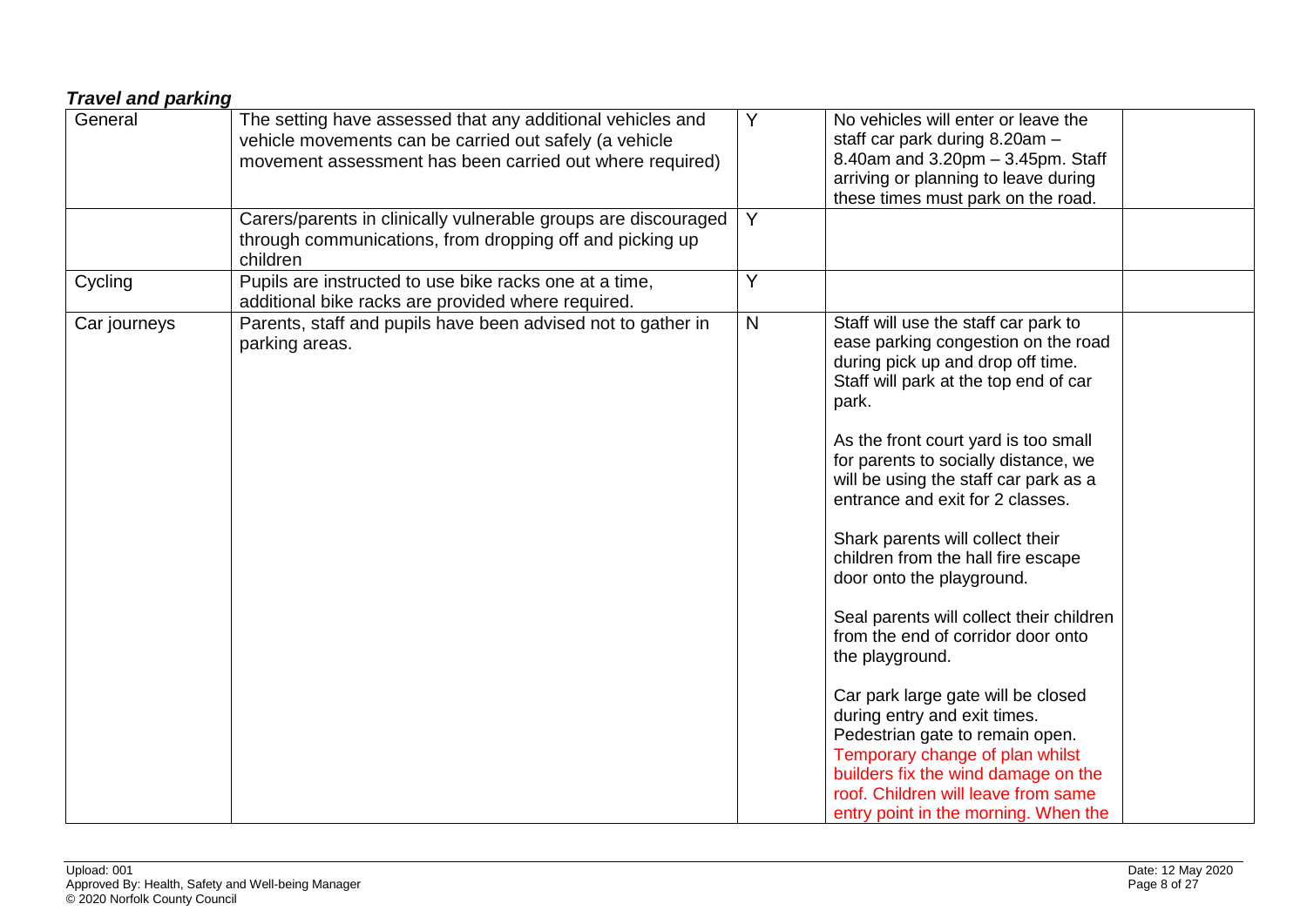|                   |                                                                 |           | work is completed, the one way |  |
|-------------------|-----------------------------------------------------------------|-----------|--------------------------------|--|
|                   |                                                                 |           | system will resume.            |  |
|                   | Parents and staff have been advised that only the same          | Y         |                                |  |
|                   | household members should travel together by car                 |           |                                |  |
| On foot           | Pupils and parents have been advised that it is preferable that | Y         |                                |  |
|                   | members of the household should walk to the setting together    |           |                                |  |
|                   | where possible                                                  |           |                                |  |
|                   | Pupils and parents have been advised that they should not       | Y         |                                |  |
|                   | walk together in large groups                                   |           |                                |  |
| Public and school | Pupils, parents and staff have been advised not to use school   | <b>NA</b> |                                |  |
| transport         | transport if they have symptoms                                 |           |                                |  |
|                   | Pupils, parents and staff have been advised to wash their       | <b>NA</b> |                                |  |
|                   | hands before and after using transport services                 |           |                                |  |
|                   | Pupils, parents and staff have been advised of the              | <b>NA</b> |                                |  |
|                   | government advice to wear face coverings when travelling on     |           |                                |  |
|                   | public transport, unless it is not safe to do so                |           |                                |  |
|                   | Pupil attendance times have considered reduced numbers          | <b>NA</b> |                                |  |
|                   | associated with public transport where possible.                |           |                                |  |
|                   | Social distancing is applied as far as is possible in school    | <b>NA</b> |                                |  |
|                   | vehicles by substituting smaller vehicles with larger ones or   |           |                                |  |
|                   | running additional vehicles.                                    |           |                                |  |
|                   | Seats in school vehicles are cordoned off where needed to       | <b>NA</b> |                                |  |
|                   | support passengers spreading out in the vehicle and not         |           |                                |  |
|                   | sitting face to face.                                           |           |                                |  |
|                   | Markings are provided where queuing is required for transport   | <b>NA</b> |                                |  |
|                   | services on school premises                                     |           |                                |  |
|                   | Windows are opened during journeys where it is safe to do so    | <b>NA</b> |                                |  |
|                   | Touch points on school minibuses/vehicles are wiped down        | <b>NA</b> |                                |  |
|                   | with disinfectant wipes after use                               |           |                                |  |
|                   | Staff do not transport a symptomatic pupil (unless specifically | Y         | CR to sent reminder 2.9.20     |  |
|                   | in relation to a residential setting)                           |           |                                |  |

## *Arriving at and leaving the setting*

<span id="page-8-0"></span>

|                | Parents and pupils $\mid$ All site movements will be supervised by staff members who | I EY staff to see their class in and out |
|----------------|--------------------------------------------------------------------------------------|------------------------------------------|
| – arriving and | will ensure that social distancing measures are being                                | the front door at the beginning and      |
| leaving the    | followed.                                                                            | end of the day. Children's               |
|                |                                                                                      | temperatures will be taken with a        |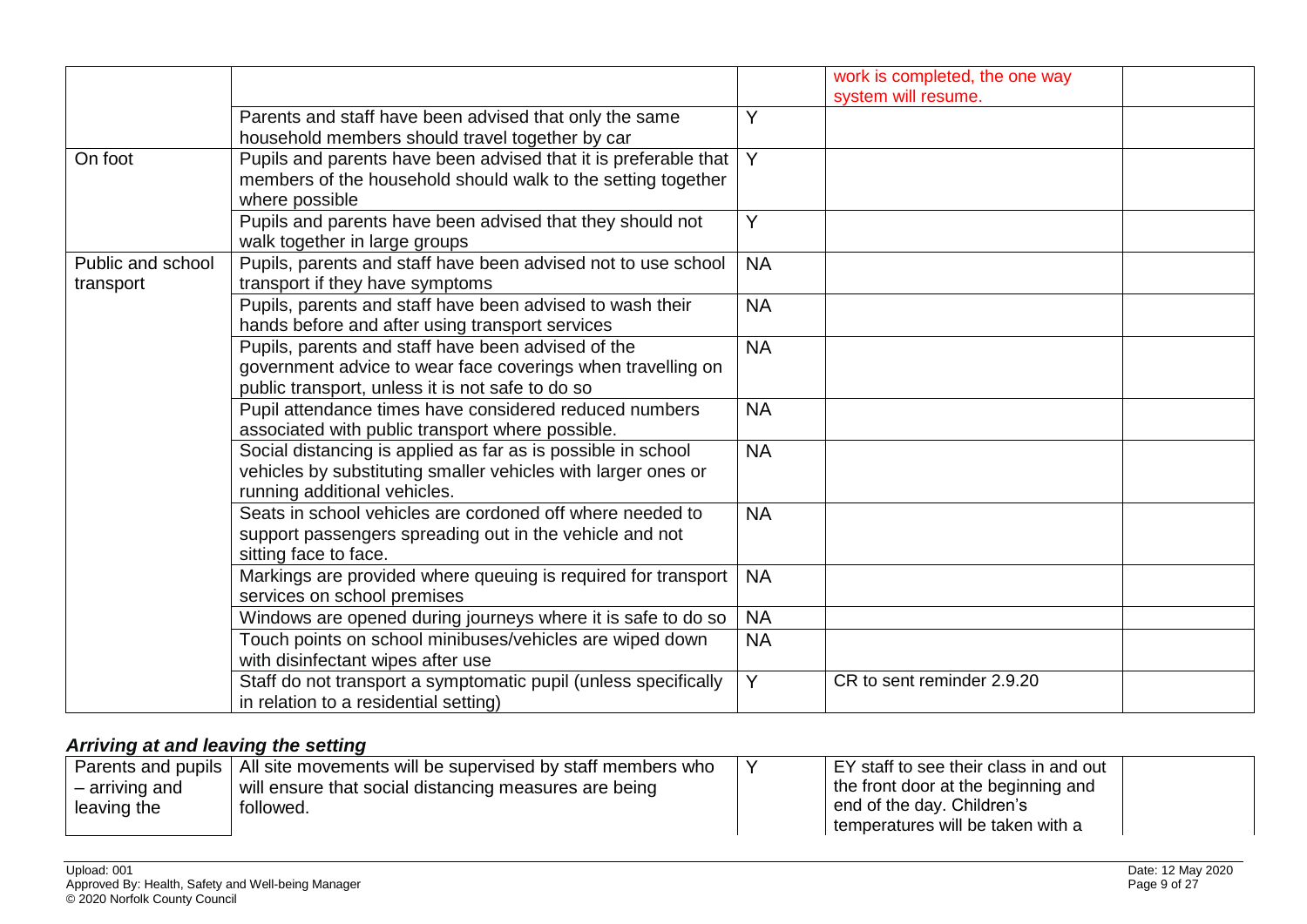| premises | contactless thermometer.                                                                                                                                                                                                                                |  |
|----------|---------------------------------------------------------------------------------------------------------------------------------------------------------------------------------------------------------------------------------------------------------|--|
|          | EYFS children will use the<br>classroom sinks to wash their hands<br>when entering the classroom.                                                                                                                                                       |  |
|          | Mrs J and Mrs S to see Seal class<br>through the hall door at the<br>beginning of the day.                                                                                                                                                              |  |
|          | Mrs S to will see Shark children<br>through side fire escape in the<br>morning.                                                                                                                                                                         |  |
|          | The contactless thermometer will be<br>positioned in the car park, between<br>the gate and the fire exit door. The<br>Seal children will use the hand<br>washing station in the hall. The<br>Shark children using the FSC sinks<br>to wash their hands. |  |
|          | Staff at both entry sites will use the<br>contactless thermometers to check<br>children's temperatures before entry.                                                                                                                                    |  |
|          | Entry will be denied to anyone who<br>registers a high temperature or<br>appears to be unwell, staff will<br>double check any positive results.<br>See guidance from Robin.                                                                             |  |
|          | At the end of the school day, Sharks<br>will leave through the hall door onto<br>the playground.<br>Seals will leave through the corridor<br>door onto the playground.<br>Parents will be directed on a one-<br>way system round the back of the        |  |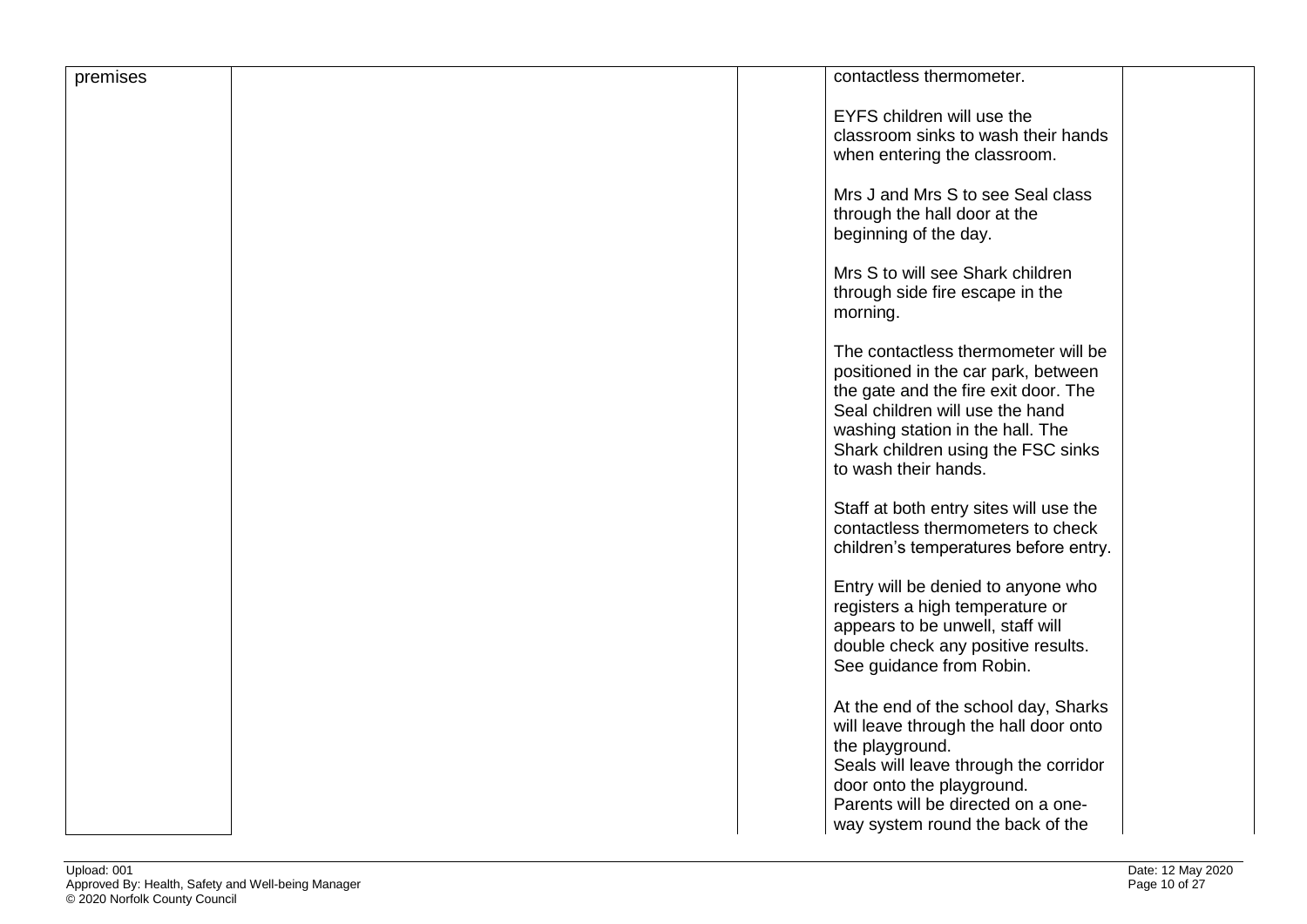|                        |                                                                                                                                                                                                             |           | school to avoid leaving the staff car<br>park on a blind bend. Gate will be<br>unlocked at 3.25pm by KJ.<br>See temporary change above |  |
|------------------------|-------------------------------------------------------------------------------------------------------------------------------------------------------------------------------------------------------------|-----------|----------------------------------------------------------------------------------------------------------------------------------------|--|
|                        | Parent/carer pick up and pick up protocols have been<br>developed to minimise adult to adult contact and avoiding<br>gatherings.                                                                            | Y         | See Parent slides PDF - amended<br>for September reopening to all.                                                                     |  |
| Managing peak<br>times | Additional entrances, such as fire exits and other direct class<br>room exits are used and supervised to reduce gatherings at<br>the setting entrance (hand sanitiser has been provided at<br>these points) | Y         | See above<br>Hand sanitiser positioned on end of<br>corridor door.                                                                     |  |
|                        | Where alternative entrances cannot be provided, times have<br>been staggered to prevent queuing.                                                                                                            | N         |                                                                                                                                        |  |
|                        | Floor marks have been added to assist with social distancing<br>in outside areas.                                                                                                                           | N         |                                                                                                                                        |  |
|                        | Staff and school champions supervise at peak times.                                                                                                                                                         | Y         | Staff will supervise                                                                                                                   |  |
| Reception class        | Parents and carers will be given drop off times in order to<br>avoid groups arriving together and using entrances at the<br>same time.                                                                      | <b>NA</b> | No staggered times needed. Small<br>number of pupils.                                                                                  |  |
|                        | Where possible, additional supervised entrances will be used<br>to avoid people gathering at the same time                                                                                                  | Y         |                                                                                                                                        |  |
|                        | Parents have been advised that only one parent should<br>attend.                                                                                                                                            | <b>NA</b> | No parents on site.<br>Staff will be posted on entry and exit<br>points.                                                               |  |
| Bags and coats         | Staggered access times allow for cloak rooms to be used<br>without pupils gathering.                                                                                                                        | Y         | One table at a time will collect their<br>belongings.                                                                                  |  |
|                        | Alternative areas that are not being used have been allocated<br>for cloak room use in order to prevent pupils gathering. Times<br>of use are supervised and managed.                                       | Y         | Sharks will use the FSC pegs to<br>avoid pupils gathering in a small<br>space.                                                         |  |

#### *Educational Activities*

<span id="page-10-0"></span>

| Classrooms and<br>other learning<br>environments. | Each classroom has been assessed and reviewed to identify<br>the maximum pupil numbers that are suitable to reasonably<br>achieve social distancing measures and this is know to all<br>e.g. through the use of posters | <b>NA</b> | All children will be in their classes. |  |
|---------------------------------------------------|-------------------------------------------------------------------------------------------------------------------------------------------------------------------------------------------------------------------------|-----------|----------------------------------------|--|
|                                                   | Where appropriate, capacity levels are detailed in each room                                                                                                                                                            | <b>NA</b> | Class groups have been assigned to     |  |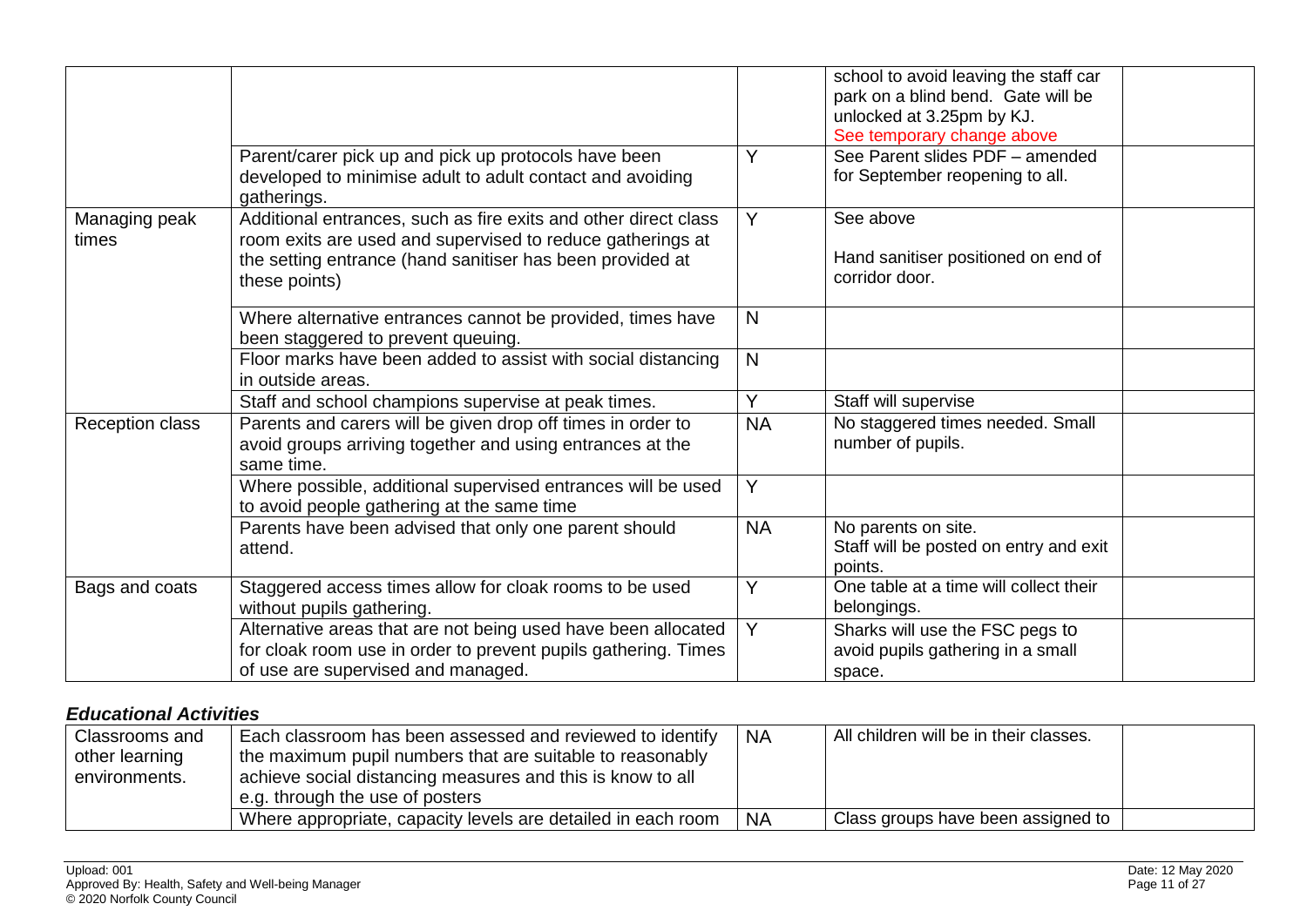|                                            | for staff to refer to.                                                                                                                                                                                                                                                                                                              |                | rooms.                                                                                                                                                                               |  |
|--------------------------------------------|-------------------------------------------------------------------------------------------------------------------------------------------------------------------------------------------------------------------------------------------------------------------------------------------------------------------------------------|----------------|--------------------------------------------------------------------------------------------------------------------------------------------------------------------------------------|--|
|                                            | Rooms have been organised to encourage social distancing,<br>tables and chairs are moved apart in order for pupils to<br>spread out and arranged to enable sitting side to side and not<br>face to face. Where it is not possible to move furniture seats<br>are taped off/marked as not to be used to support social<br>distancing | Y              | KS1 & 2 tables will be facing the<br>front of the classroom. Windows and<br>doors open for ventilation. External<br>doors may not be open if the<br>weather is particularly cold.    |  |
|                                            | Unnecessary items have been removed from learning<br>environments where there is space to store elsewhere.                                                                                                                                                                                                                          | Y              | Shark and Seals classroom contain<br>only the essentials.<br>EYFS all objects which cannot be<br>cleaned have been moved into<br>storage.                                            |  |
|                                            | Classroom based activities have been reviewed and modified<br>to support social distancing                                                                                                                                                                                                                                          | Y              |                                                                                                                                                                                      |  |
|                                            | Consideration has been given to use alternative larger spaces<br>such as gym, hall instead of classrooms where appropriate.                                                                                                                                                                                                         | $\overline{Y}$ |                                                                                                                                                                                      |  |
| Outdoor learning<br>and PE                 | New outdoor learning opportunities have been considered to<br>encourage pupils to be outside                                                                                                                                                                                                                                        | $\overline{Y}$ |                                                                                                                                                                                      |  |
|                                            | Consideration has been given to the use of outdoor spaces<br>during break times, measures such as staggering break times<br>and increasing supervision to support social distancing is in<br>place.                                                                                                                                 | $\overline{Y}$ | List of socially distancing games has<br>been given to all staff.<br>Children will come to school in PE<br>kits on PE days; this will mean PE<br>kits will be clean on each new day. |  |
| Close contact<br>educational<br>activities | Consideration has been given to changing elements and<br>times of curriculum delivery, or the order of lesson plans<br>where it will reduce close contact between staff and pupils or<br>pupils and pupils.                                                                                                                         | Y              |                                                                                                                                                                                      |  |
| <b>Resources</b>                           | Resources and the exchange of resources that are taken<br>home have been limited                                                                                                                                                                                                                                                    | Y              | Each child has their own set of<br>pencils on their table. Children will<br>use their own water bottle or a cup<br>with their name on, which has been<br>assigned to them.           |  |
| Use of sports halls<br>etc.                | Different pupils mixing together is avoided through staggered<br>times and/or use of additional areas (by operating at half the<br>capacity).                                                                                                                                                                                       | Y              |                                                                                                                                                                                      |  |
| Use of school<br>swimming pools            | Please refer to updated swimming pools guidance.                                                                                                                                                                                                                                                                                    | <b>NA</b>      |                                                                                                                                                                                      |  |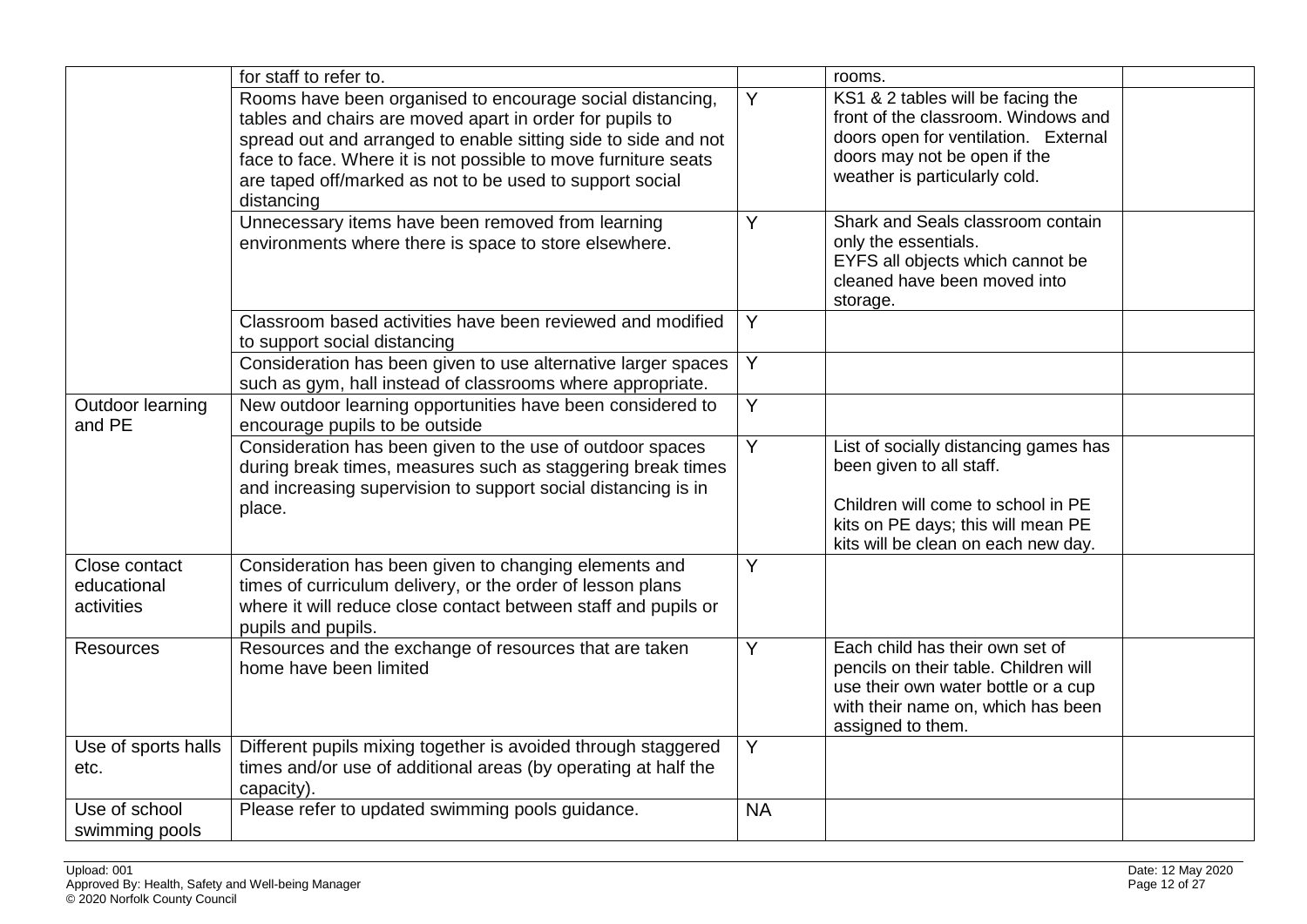| <b>Showers</b> | Sport activities have considered associated shower use in<br>order to ensure that social distancing can be applied. | <b>NA</b> |  |
|----------------|---------------------------------------------------------------------------------------------------------------------|-----------|--|
|                | Cleaning and disinfection arrangements are in place for<br>showers.                                                 | <b>NA</b> |  |

#### *Lunchtime and breaks*

<span id="page-12-0"></span>

| Lunch | The following measures will depend on: kitchen size, meals required, preparation that is carried out on site, how food<br>is delivered and method of payment.                                                              |              |                                                                                                                                                                                                                                                                                                                                                                                                                                                                                     |  |  |
|-------|----------------------------------------------------------------------------------------------------------------------------------------------------------------------------------------------------------------------------|--------------|-------------------------------------------------------------------------------------------------------------------------------------------------------------------------------------------------------------------------------------------------------------------------------------------------------------------------------------------------------------------------------------------------------------------------------------------------------------------------------------|--|--|
|       | Different pupils mixing together is avoided through staggered<br>times and/or use of additional areas (by operating at half the<br>capacity).                                                                              | Y            | All children will sit in the hall in rows<br>facing the same direction. Keep<br>children in the same class near each<br>other. Windows and doors open.<br>EYFS children will sit in the hall to<br>eat lunch. They can also use the<br>other sides of the tables (no<br>expectation to face one direction).<br>Lunchtimes will include hand<br>washing time at the end (10 minutes)<br>so all children are back in class and<br>ready to learn by 1pm. MDAs will<br>supervise this. |  |  |
|       | Times that meals are provided are staggered to reduce<br>queues                                                                                                                                                            | <b>NA</b>    | Low pupil numbers. Send only one<br>table to the hatch to collect their<br>dinner.                                                                                                                                                                                                                                                                                                                                                                                                  |  |  |
|       | Outside spaces or classrooms are used to eat packed<br>lunches to reduce the demand on hall space                                                                                                                          | N            | Low number of pupils, all can sit in<br>the hall.                                                                                                                                                                                                                                                                                                                                                                                                                                   |  |  |
|       | Hand gel is provided for pupils and staff to use immediately<br>before collecting their lunch                                                                                                                              | Ÿ            | Children will wash their hands. This<br>will be supervised.                                                                                                                                                                                                                                                                                                                                                                                                                         |  |  |
|       | Social distancing is employed at meal collection points (the<br>use of floor tape to demarcate areas may be useful) where<br>this is not possible screens are installed where required<br>between pupils and serving staff | $\mathsf{N}$ | Send only one table to the hatch to<br>collect their dinner.                                                                                                                                                                                                                                                                                                                                                                                                                        |  |  |
|       | Alternative payment methods are being used to eliminate<br>cash handling                                                                                                                                                   | <b>NA</b>    |                                                                                                                                                                                                                                                                                                                                                                                                                                                                                     |  |  |
|       | Tills are screened where still in use                                                                                                                                                                                      | <b>NA</b>    |                                                                                                                                                                                                                                                                                                                                                                                                                                                                                     |  |  |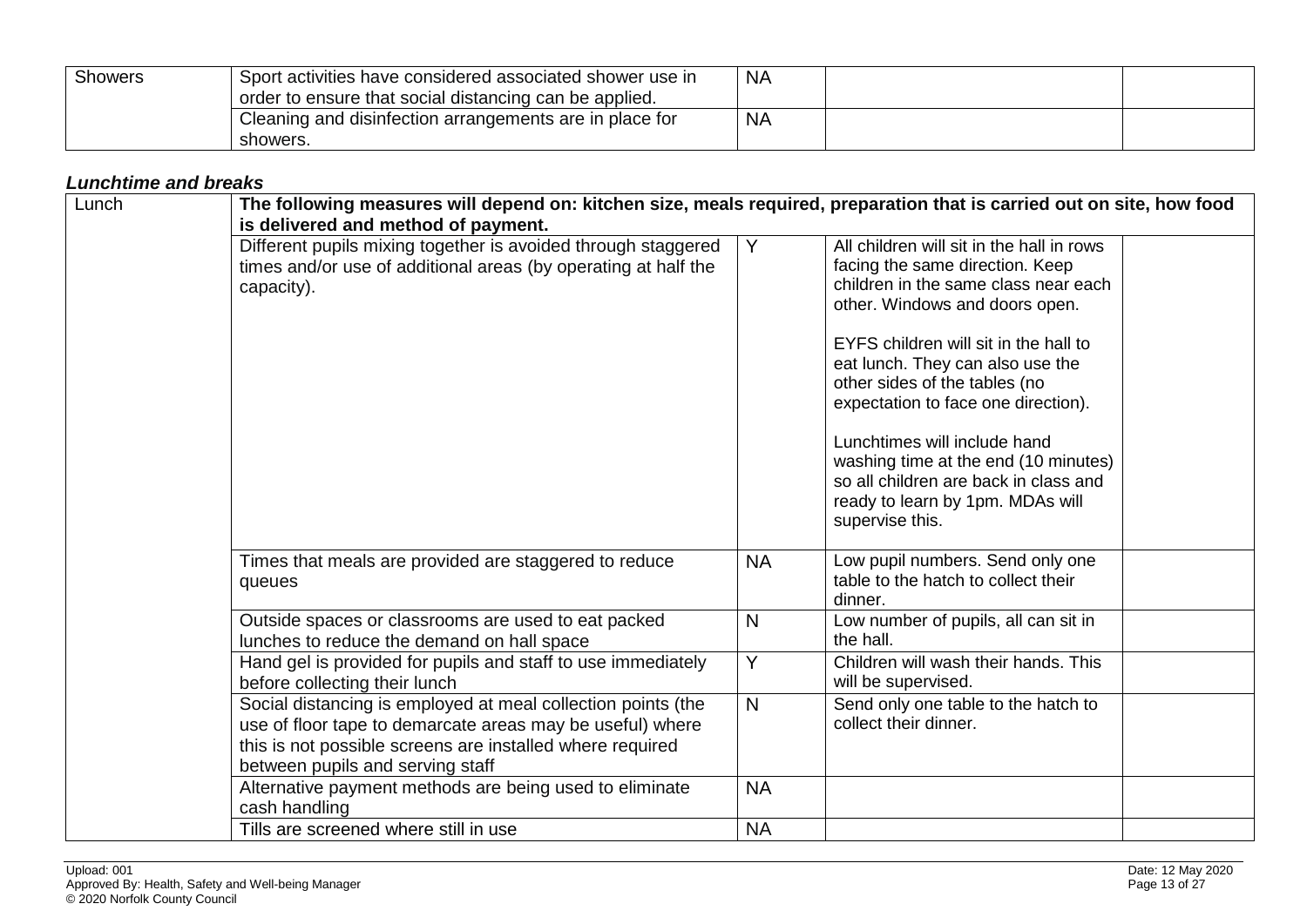|                                | Tables and seating are moved apart and reflect the maximum<br>capacity to allow social distancing. Where furniture is fixed<br>and cannot be moved space is created by taping off/taking<br>out of use alternate seating. | Y            |                                                                                                         |  |
|--------------------------------|---------------------------------------------------------------------------------------------------------------------------------------------------------------------------------------------------------------------------|--------------|---------------------------------------------------------------------------------------------------------|--|
|                                | A different entry and exit route are being used at dinner times<br>where more than one door is available                                                                                                                  | N            | All children will come through the<br>hall door. This will be propped open.                             |  |
| Contracted food<br>preparation | The setting has worked with the contractor to ensure their<br>arrangements meet with the above requirements and they are<br>employing social distancing in the kitchen and servery area.                                  | Y            | Hot lunches are left at the front door<br>for collection by CJ.                                         |  |
| <b>Breaks</b>                  | Breaks are staggered to reduce the numbers of pupils who<br>take a break at the same time                                                                                                                                 | N            |                                                                                                         |  |
|                                | Play equipment use is supervised to ensure that pupils do not<br>gather.                                                                                                                                                  |              | Staff will supervise distribution of<br>equipment to reduce gathering.                                  |  |
|                                | Pupils and staff have identified suitable play activities for<br>break times                                                                                                                                              | Υ            | A list has been distributed                                                                             |  |
|                                | Pupils take it in turns to leave the class and at the end of<br>break times and socially distance while they are waiting                                                                                                  | $\checkmark$ | Lining up for hand washing on the<br>playground in socially distant lines<br>before returning to class. |  |
|                                | Markings have been added to outside spaces to assist with<br>queues when coming back into the building.                                                                                                                   | N            |                                                                                                         |  |
|                                | Additional staff supervision is employed to ensure social<br>distancing takes place                                                                                                                                       | Y            |                                                                                                         |  |

#### *Movement around the premises*

<span id="page-13-0"></span>

| General<br>interactions and<br>movement around | An assessment has been made of close contact (within 2 m)<br>interactions and these have been reduced as much as is<br>possible.                                                  |                                                                                                            |  |
|------------------------------------------------|-----------------------------------------------------------------------------------------------------------------------------------------------------------------------------------|------------------------------------------------------------------------------------------------------------|--|
| the building                                   | Windows are open to increase ventilation where it is safe and<br>appropriate.                                                                                                     | Windows opened in classrooms and<br>the hall.                                                              |  |
|                                                | Interactions take place side to side instead of face to face<br>where it is possible                                                                                              | Reminder to staff in risk assessment                                                                       |  |
|                                                | Movement of whole classes is avoided where pupils can stay<br>in the same room and staff can move to different classes<br>instead. Rooms used have been selected to enable this.  |                                                                                                            |  |
|                                                | Class times have been staggered to prevent large numbers<br>moving around the premises at the same time where pupil<br>movement around the premises cannot be eliminated e.g. for | Seal to use classroom door onto the<br>playground for break times.<br>Sharks to use corridor and back door |  |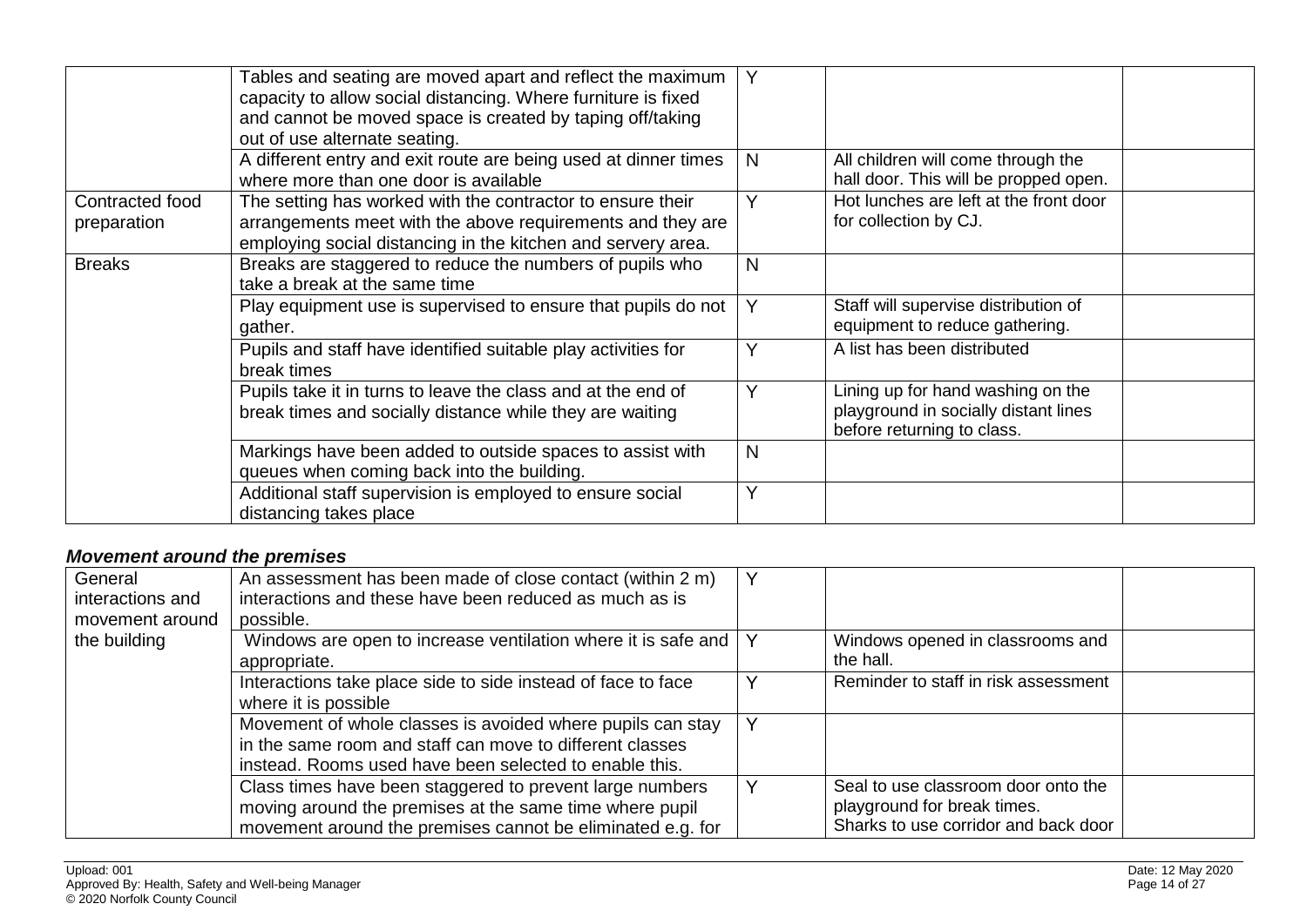| D&T, sport.                                                                                                                                                                                                                     |           | onto the playground.<br>Temporary change. All children go<br>from the hall through Seals<br>classroom and out their door, to<br>avoid the coned off area on the<br>playground. |  |
|---------------------------------------------------------------------------------------------------------------------------------------------------------------------------------------------------------------------------------|-----------|--------------------------------------------------------------------------------------------------------------------------------------------------------------------------------|--|
| Group interactions have been reviewed by staff and<br>eliminated where possible by providing alternative<br>arrangements or temporarily stopping this activity.                                                                 | Y         | No gathering for assemblies<br>No whole school events                                                                                                                          |  |
| Times for using stairs and corridors have been planned to<br>ensure that use of common areas does not encourage<br>gatherings.                                                                                                  | <b>NA</b> | Low numbers of children moving<br>around the school.                                                                                                                           |  |
| Where large numbers of pupils still need to move around the<br>setting, alternative external routes have been provided where<br>available and consideration is given to implementing a one<br>way system where this is possible | <b>NA</b> |                                                                                                                                                                                |  |
| Where appropriate one way circulation and central dividers<br>have been placed in the middle or corridors to keep groups<br>apart.                                                                                              | <b>NA</b> |                                                                                                                                                                                |  |
| Movements around settings are supervised and school<br>champions support this activity.                                                                                                                                         | Y         | Staff will supervise movements                                                                                                                                                 |  |

## *Toilets and handwashing facilities*

<span id="page-14-0"></span>

| Times are staggered where possible and consider the<br>increased handwashing times that have been introduced. | Window to be opened in the<br>accessible toilet.<br>Only 1 child washing their hands at<br>once.<br>Also use medical room sink.                      |  |
|---------------------------------------------------------------------------------------------------------------|------------------------------------------------------------------------------------------------------------------------------------------------------|--|
|                                                                                                               | <b>Sharks</b><br>Boys- FSC toilets<br>Girls- FSC staff toilet (sanitary bin<br>available)<br>Doors en route propped open to limit<br>contact points. |  |
|                                                                                                               | <b>Seals</b><br>Girls- accessible toilet                                                                                                             |  |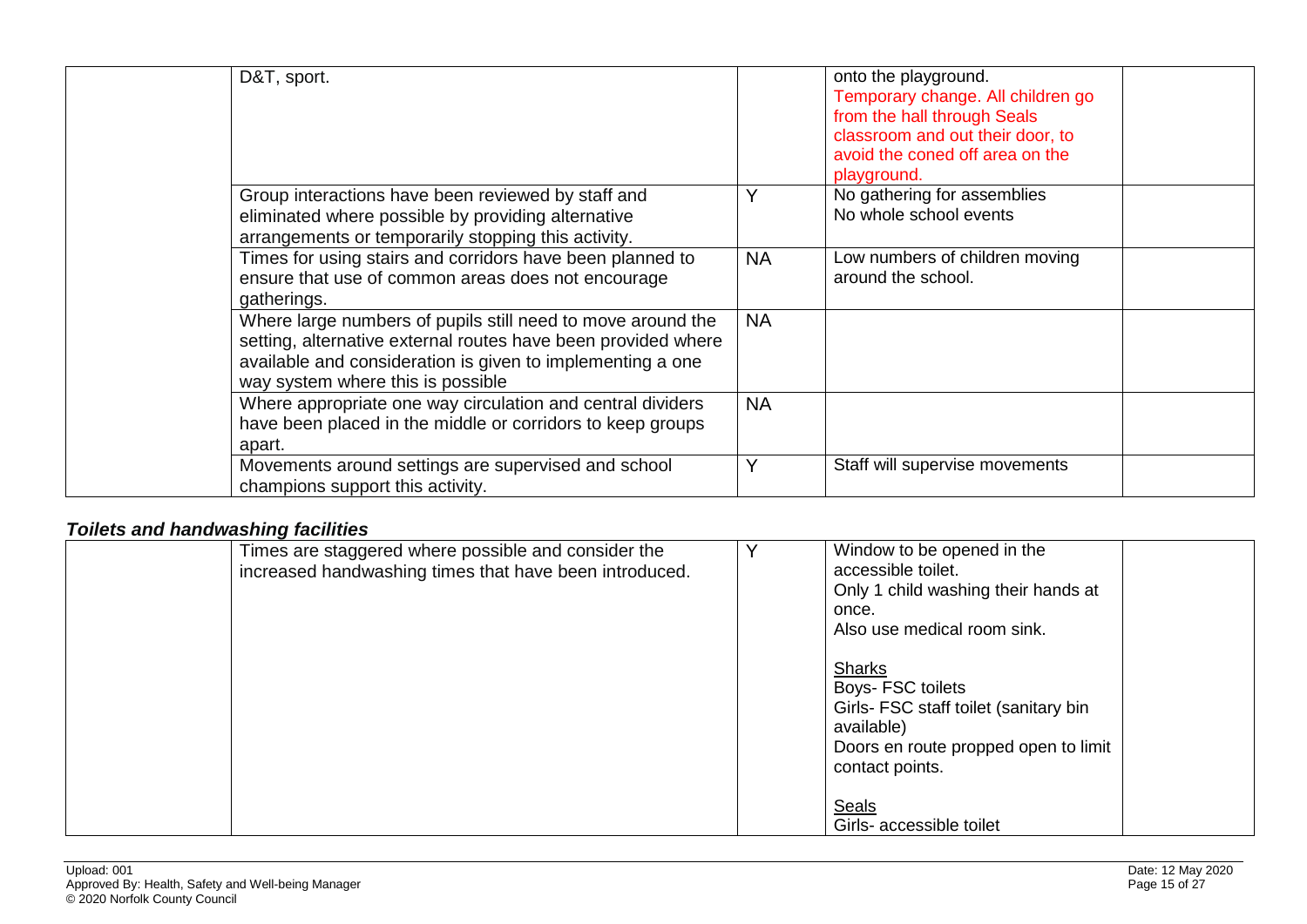|                                                                                                                                                                                                                                                 |           | Boys- Boys corridor toilets (two at a<br>time)                                                                                                                     |
|-------------------------------------------------------------------------------------------------------------------------------------------------------------------------------------------------------------------------------------------------|-----------|--------------------------------------------------------------------------------------------------------------------------------------------------------------------|
|                                                                                                                                                                                                                                                 |           | <b>EYFS</b><br>Starfish and Dolphin toilets only.                                                                                                                  |
|                                                                                                                                                                                                                                                 |           | Toilets will be cleaned after break<br>and after lunchtimes.                                                                                                       |
| Distancing for queuing has been introduced e.g. through floor<br>markings                                                                                                                                                                       | N         |                                                                                                                                                                    |
| Where the setting is in part use, additional toilets are being<br>used in other areas of the building to reduce use and queuing<br>where possible (and balanced with the discouragement<br>movement around non-essential parts of the building) | Y         | Use of toilets in FSC.                                                                                                                                             |
| Every other urinal/basin has been taken out of use in toilets<br>that have high usage                                                                                                                                                           | <b>NA</b> | Using individual toilet cubicles at this<br>time.                                                                                                                  |
| Where there are no suitably located hand wash basins, hand<br>sanitiser points have been provided e.g. in classrooms, at<br>building entrance points, learning environments, in dining<br>areas.                                                | Y         | Sanitiser available when no sink is<br>available.                                                                                                                  |
| Hand sanitiser is stored appropriately and safely according to<br>pupil age and individual risks.                                                                                                                                               | Y         | Locked caretaker cupboard.<br>Staff are not to share sets of keys,<br>but key holders unlock internal doors<br>when needed.<br>Children are supervised by staff to |
|                                                                                                                                                                                                                                                 |           | use sanitiser                                                                                                                                                      |

# *Meetings and events*

<span id="page-15-0"></span>

| Assembly         | Arrangements are in place for small groups only or Assembly<br>is held on a class by class basis and within the classroom<br>where possible | Class assemblies only               |  |
|------------------|---------------------------------------------------------------------------------------------------------------------------------------------|-------------------------------------|--|
| Events           | Sports, plays and events will not be scheduled until                                                                                        |                                     |  |
|                  | government guidance is clear in relation to social gatherings.                                                                              |                                     |  |
| Staff spaces and | Whole school meetings do not take place in person, the                                                                                      | Virtual meetings will be held. Or   |  |
| meetings         | school has put suitable alternative arrangements in place, for                                                                              | meetings outside/inside at a social |  |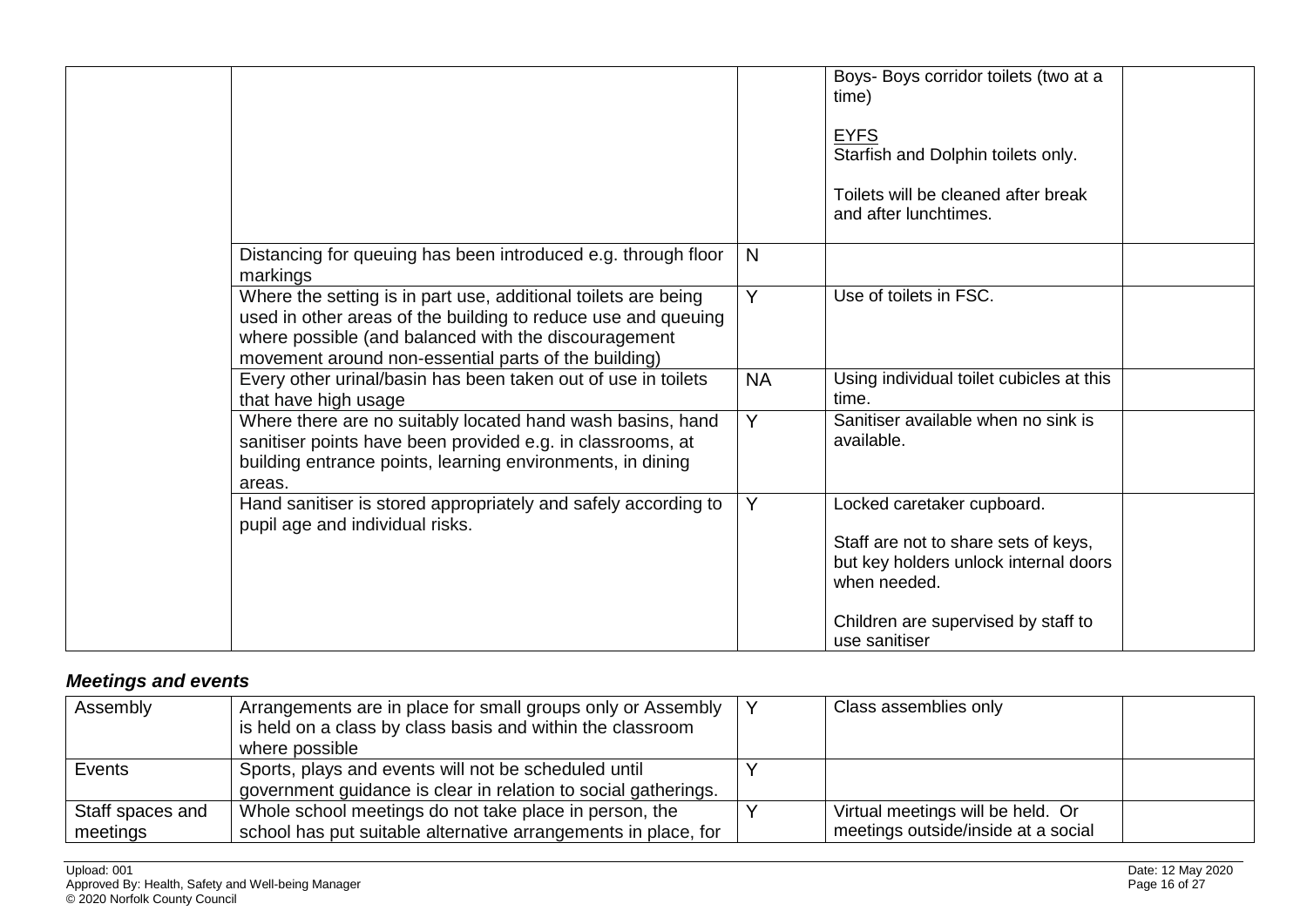|                  | example, online, cascaded through smaller meetings.               |              | distance.                           |  |
|------------------|-------------------------------------------------------------------|--------------|-------------------------------------|--|
|                  | Additional staff room areas have been provided in order to        |              | EYFS staff to use the staffroom     |  |
|                  | avoid large gatherings at peak times                              |              | fridge, microwave and kettle        |  |
|                  |                                                                   |              | upstairs.                           |  |
|                  |                                                                   |              | Seal and Shark staff to use FSC     |  |
|                  |                                                                   |              | lounge (old staff room) facilities. |  |
|                  | Furniture has been arranged to encourage distancing               | $\checkmark$ |                                     |  |
|                  |                                                                   |              |                                     |  |
| Parents evenings | Meetings are undertaken by telephone or internet.                 | $\checkmark$ |                                     |  |
| Urgent meetings  | Unplanned meetings are avoided in the setting unless they         | Y            |                                     |  |
|                  | are essential e.g. safeguarding, health related.                  |              |                                     |  |
| School clubs and | The premises will not be used for clubs that are not essential    |              | All lettings have been postponed    |  |
| community sports | (see below for breakfast and afterschool clubs)                   |              |                                     |  |
| (non curriculum) |                                                                   |              |                                     |  |
| Trips and work   | Trips and work experience will not be planned until further       |              | None until Jan 2021                 |  |
| experience       | advice is provided from PHE.                                      |              |                                     |  |
| Hire and use of  | Additional hire and use will not be planned until further notice. | Y            | No additional use booked.           |  |
| school premise   |                                                                   |              |                                     |  |

#### *Breakfast and afterschool clubs*

<span id="page-16-0"></span>

| School clubs that<br>are essential | An assessment of activities has been carried out applying the<br>control measures that are detailed in this risk assessment.<br>Where findings differ from this assessment, they have been<br>recorded on a separate risk assessment form using this<br>format. | Breakfast club 8am-8.20am.<br>Children will enter through the front<br>door supervised by KH. Temp and<br>hand washing.<br>Rockpool daily between 3.30pm-<br>4.30pm.     |
|------------------------------------|-----------------------------------------------------------------------------------------------------------------------------------------------------------------------------------------------------------------------------------------------------------------|--------------------------------------------------------------------------------------------------------------------------------------------------------------------------|
|                                    |                                                                                                                                                                                                                                                                 | ESC Leader will assess the risk of<br>each curriculum opportunity offered<br>and the control measures.<br>Rockpool children will leave through<br>the school front door. |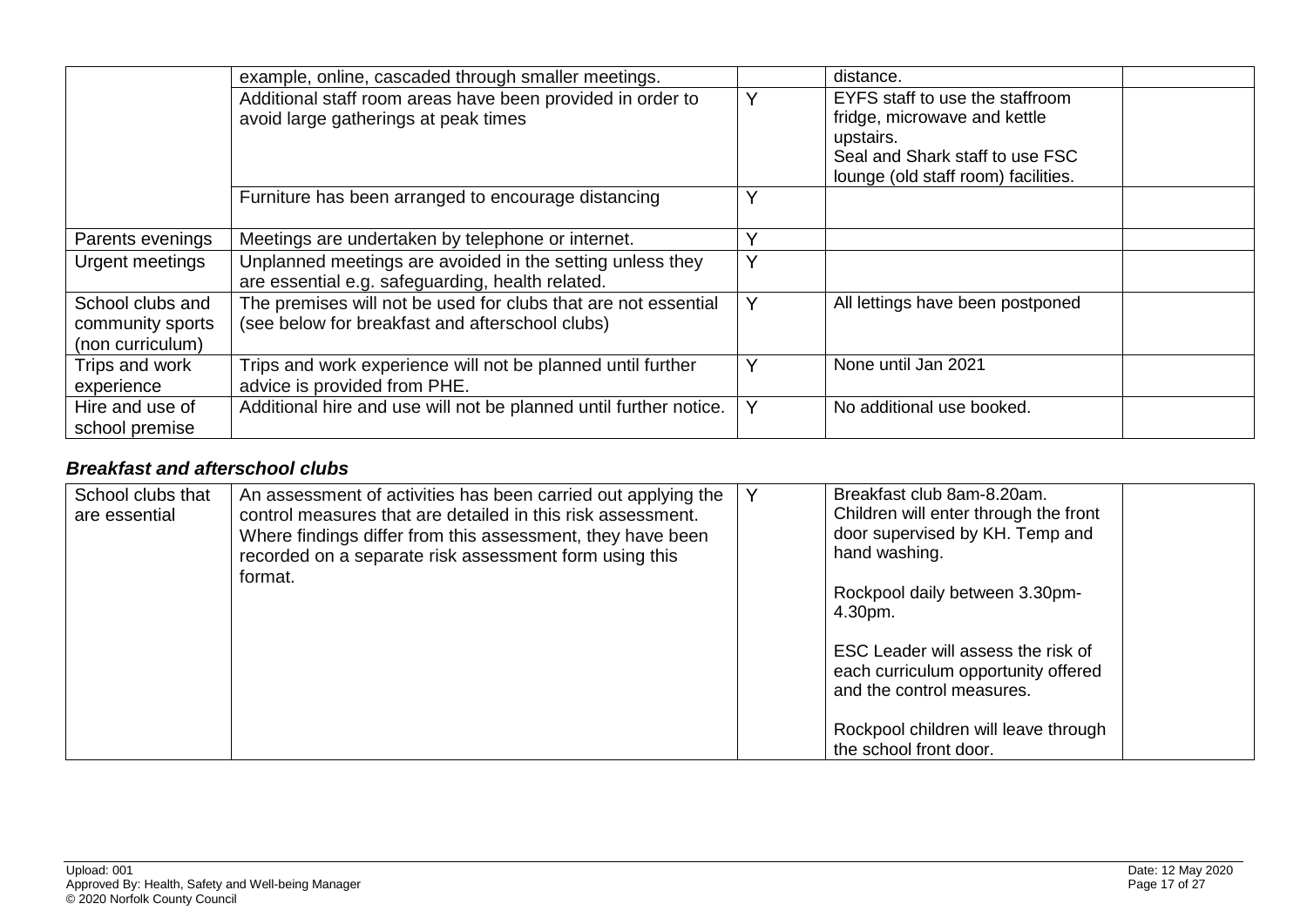#### **Universal Hygiene Arrangements**

## *Cleaning and disinfection*

<span id="page-17-1"></span><span id="page-17-0"></span>

| Cleaning                       | A review of the current cleaning arrangements has been<br>carried out in order to identify the existing cleaning and<br>disinfection arrangements to inform the additional cleaning<br>required as outlined in COVID-19 guidance for all education<br>settings | Y              |                                                                                                                      |  |
|--------------------------------|----------------------------------------------------------------------------------------------------------------------------------------------------------------------------------------------------------------------------------------------------------------|----------------|----------------------------------------------------------------------------------------------------------------------|--|
|                                | Where the same space or equipment is used by different<br>groups or cohorts of children cleaning takes place between<br>each group's occupation or use                                                                                                         | <b>NA</b>      | All will share the playground and are<br>classed as one bubble.<br>Children will wash their equipment<br>after use.  |  |
|                                | All contact surfaces which are fixed to the premises have<br>been identified and are disinfected on a daily basis e.g. door<br>handles, toilets, taps, handrails, external gates, telephones<br>and dining room equipment.                                     | Y              | Break time, lunchtime and mid-<br>afternoon.<br>EB, MB & SM/HW created day<br>schedule to include cleaning rota.     |  |
|                                | Learning equipment such as computers and tablets are<br>cleaned with a disinfectant wipe prior to use.                                                                                                                                                         | Y              | Wiped by an adult first thing in the<br>morning and then by a child after<br>use.                                    |  |
|                                | Handheld and frequently touched sports/PE equipment is<br>disinfected prior to use                                                                                                                                                                             | Y              | KS1&2 will wash equipment each<br>day.                                                                               |  |
|                                | Staff and pupil shared workstations are cleaned with a<br>disinfectant wipe prior to use                                                                                                                                                                       | Y              | All telephones are wiped 3 times a<br>day                                                                            |  |
|                                | Disinfectant wipes are available for staff to use where<br>required.                                                                                                                                                                                           | Y              |                                                                                                                      |  |
| Cleaning play<br>equipment and | Toys that are more difficult to clean have been taken out of<br>use temporarily, for example play dough and wooden toys                                                                                                                                        | $\overline{Y}$ |                                                                                                                      |  |
| toys                           | Toys that are put into children's mouths are cleaned between<br>use                                                                                                                                                                                            | <b>NA</b>      | Chew toys are provided for children<br>with SEND. Only used by the<br>individual child and are cleaned<br>regularly. |  |
|                                | Soft toys and dressing up items are washed after use in a<br>washing machine at 60°C wash cycle for 10 minutes through<br>a wash cycle or taken out of use where this is not possible.                                                                         | <b>NA</b>      | These have been removed                                                                                              |  |
|                                | Children are allocated their own resources e.g. pencils where<br>possible and are not encouraged to take equipment home                                                                                                                                        | Y              |                                                                                                                      |  |
| Books (books are               | Books are issued to pupils on a rotational basis                                                                                                                                                                                                               | Y              | Continue with book distribution and                                                                                  |  |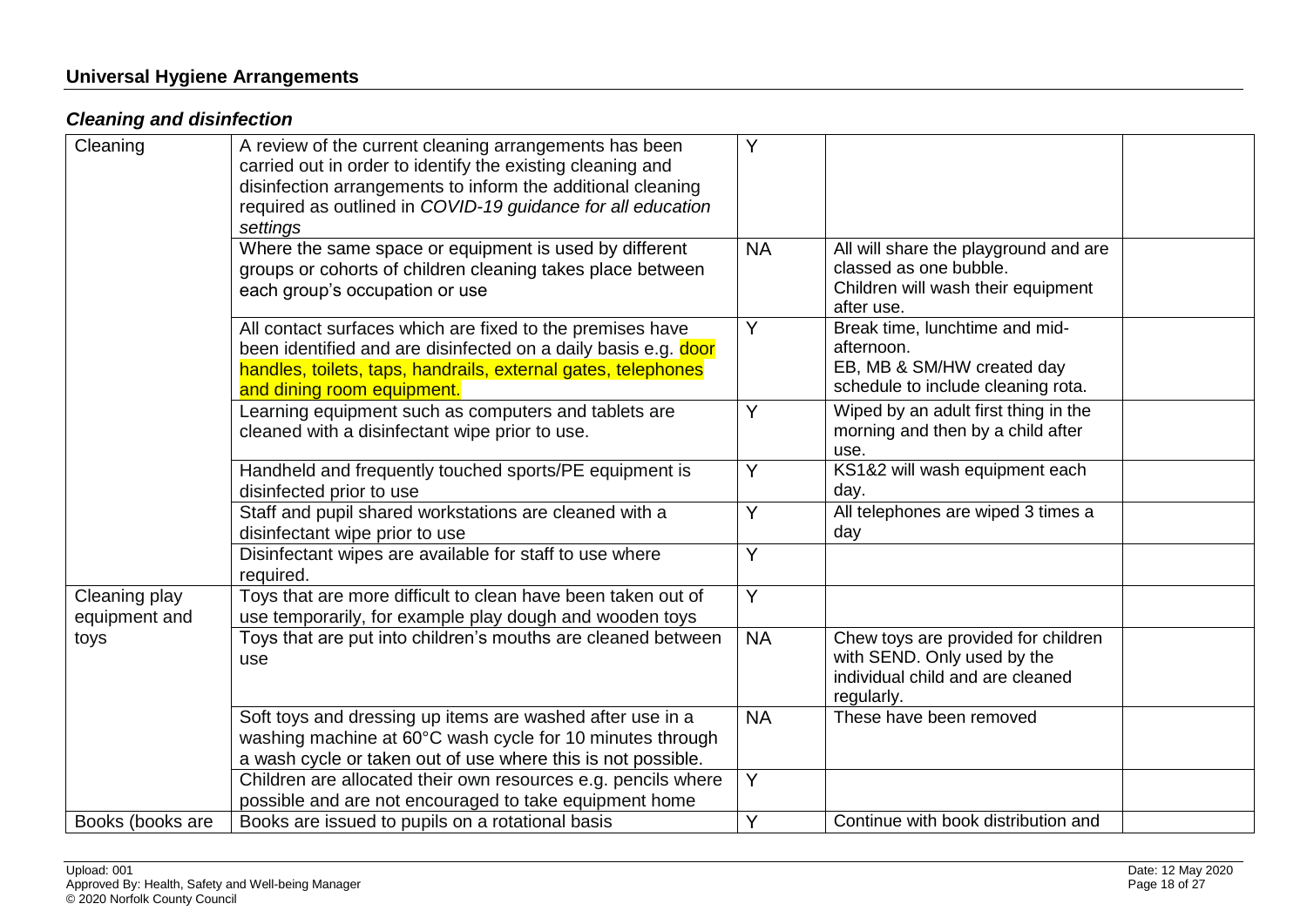| items that are      |                                                                | quarantine box. |  |
|---------------------|----------------------------------------------------------------|-----------------|--|
| difficult to clean) | Used books are set aside for 72 hours after use to reduce      |                 |  |
|                     | microbial load                                                 |                 |  |
|                     | Books and posters checked for visible soiling and disposed of  |                 |  |
|                     | where necessary                                                |                 |  |
| Lunchtime           | Trays, tables and chair touch points are disinfected after use |                 |  |
| Cleaning            | Outdoor play equipment is cleaned between group use            |                 |  |
| equipment after     |                                                                |                 |  |
| breaks              |                                                                |                 |  |
| Waste tissues       | Bins are provided for pupils and staff to dispose of used      |                 |  |
|                     | tissues and are emptied regularly throughout the day           |                 |  |

# *Handwashing arrangements*

<span id="page-18-0"></span>

| Handwashing | Staff are ensuring that handwashing is carried out more<br>frequently than normal (pupils and staff) following the<br>requirements of COVID-19 guidance for all education<br>settings and NHS guidance in an age appropriate way e.g.<br>observing young pupils, instructing in the class |   | 9 times a day- this is on the class<br>day schedule.                                                                      |  |
|-------------|-------------------------------------------------------------------------------------------------------------------------------------------------------------------------------------------------------------------------------------------------------------------------------------------|---|---------------------------------------------------------------------------------------------------------------------------|--|
|             | Handwashing frequencies include: on arrival, before and after<br>eating, before and after breaks, after going to the toilet,<br>before leaving and at other required intervals during the day.                                                                                            |   | Hand washing station used in the<br>morning on entry for Seals and then<br>in the playground for the end of<br>playtimes. |  |
|             | Supervision arrangements are in place to support pupils with<br>handwashing where it is needed.                                                                                                                                                                                           | v |                                                                                                                           |  |
|             | Handwashing is being encouraged rather than using hand<br>sanitizer wherever it is possible                                                                                                                                                                                               |   |                                                                                                                           |  |
|             | Age and developmentally appropriate ways area being used<br>to encourage pupils to follow requirements.                                                                                                                                                                                   | Y |                                                                                                                           |  |
|             | All staff and pupils are following Catch it, Kill it, Bin it<br>requirements. Tissues and bins are provided for use.                                                                                                                                                                      |   |                                                                                                                           |  |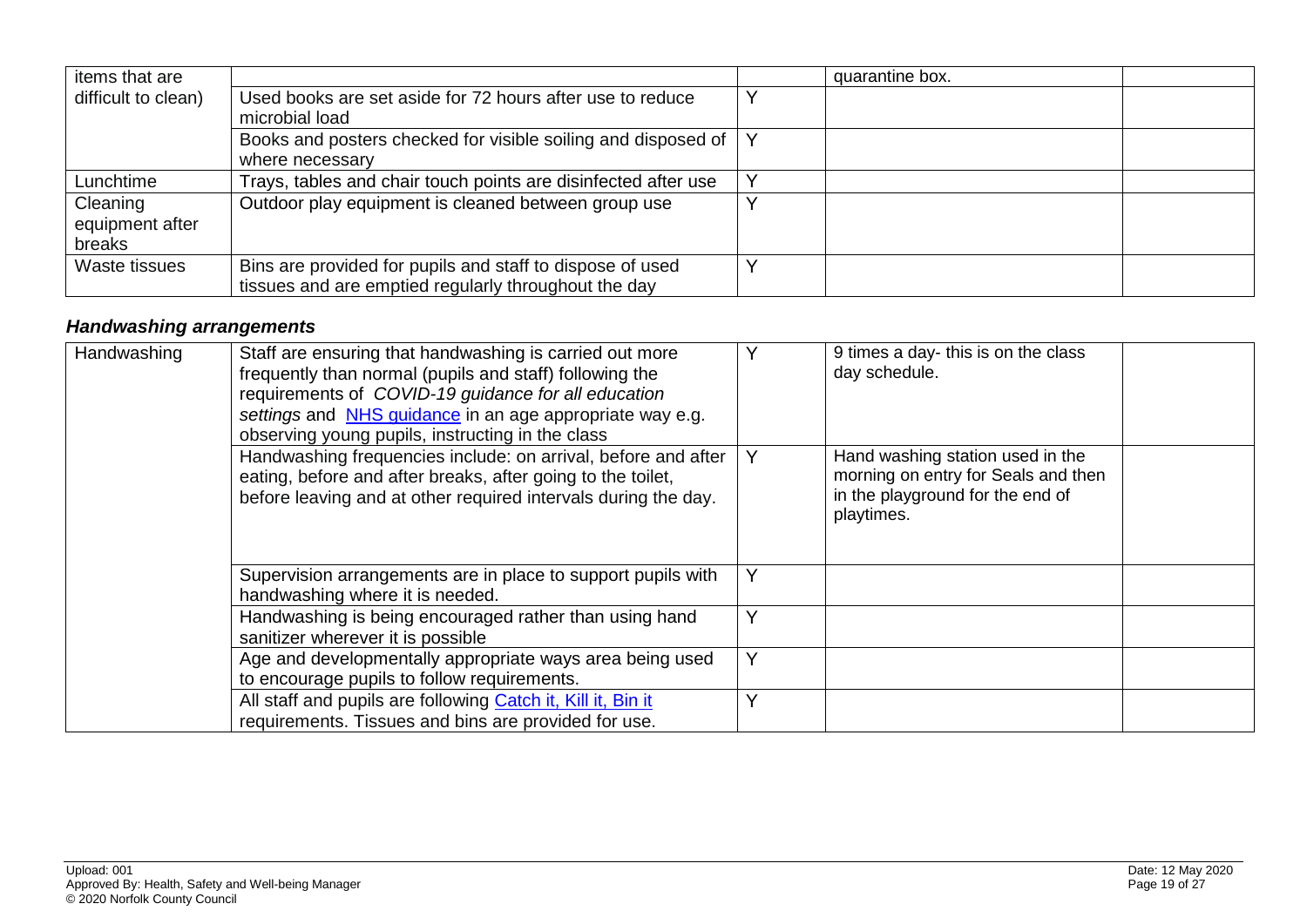#### **Health Needs**

#### *Staff health*

| Specific health<br>considerations | Staff who are clinically vulnerable have been assessed and<br>suitable measures have been put in place to manage the risk<br>e.g. ensure extra care is taken in observing social distancing.<br>in accordance with the guidance in COVID-19 Your health<br>and your safety when working in educational settings |           | Clinically vulnerable & extremely<br>vulnerable staff have agreed<br>individual risk assessments in place.                        |  |
|-----------------------------------|-----------------------------------------------------------------------------------------------------------------------------------------------------------------------------------------------------------------------------------------------------------------------------------------------------------------|-----------|-----------------------------------------------------------------------------------------------------------------------------------|--|
|                                   | Pregnant members of staff have had a specific assessment<br>using the New and Expectant Mothers assessment process<br>and specific COVID-19 guidance.                                                                                                                                                           | Y         | Completed on 25.5.20. Reviewed<br>Sept 2020                                                                                       |  |
|                                   | Staff who live in a household with someone who is shielding<br>and/or clinically vulnerable have been assessed. These staff<br>members will only attend the setting where extra care can be<br>taken in observing social distancing measures and following<br>the COVID-19 guidance for all education settings  | <b>NA</b> |                                                                                                                                   |  |
| Wellbeing                         | Suitable supportive measures have been put in place for staff,<br>for example, how to obtain well-being support                                                                                                                                                                                                 | Y         | Counselling info sent with return to<br>work survey.<br>All staff said they were aware of the<br>service in their RTW interviews. |  |
| Symptoms                          | Staff will go home as soon as possible if they develop<br>symptoms                                                                                                                                                                                                                                              | Y         |                                                                                                                                   |  |

## <span id="page-19-1"></span><span id="page-19-0"></span>*Pupil Health*

<span id="page-19-2"></span>

| Specific health<br>considerations | Pupils who are clinically vulnerable (previously referred to as<br>having an underlying health condition) have been assessed<br>and following medical advice, these pupils will only attend the<br>setting where extra care can be taken in observing social<br>distancing and infection control measures relating to these<br>pupils as outlined in COVID-19 guidance for all education<br>settings | <b>NA</b> |  |
|-----------------------------------|------------------------------------------------------------------------------------------------------------------------------------------------------------------------------------------------------------------------------------------------------------------------------------------------------------------------------------------------------------------------------------------------------|-----------|--|
|                                   | Pupils who are living in a household with someone who is<br>shielding (extremely vulnerable) or clinically vulnerable.<br>These pupils will only attend the setting where extra care can<br>be taken in observing social distancing and infection control<br>measures relating to these pupils as outlined in COVID-19<br>guidance for all education settings                                        |           |  |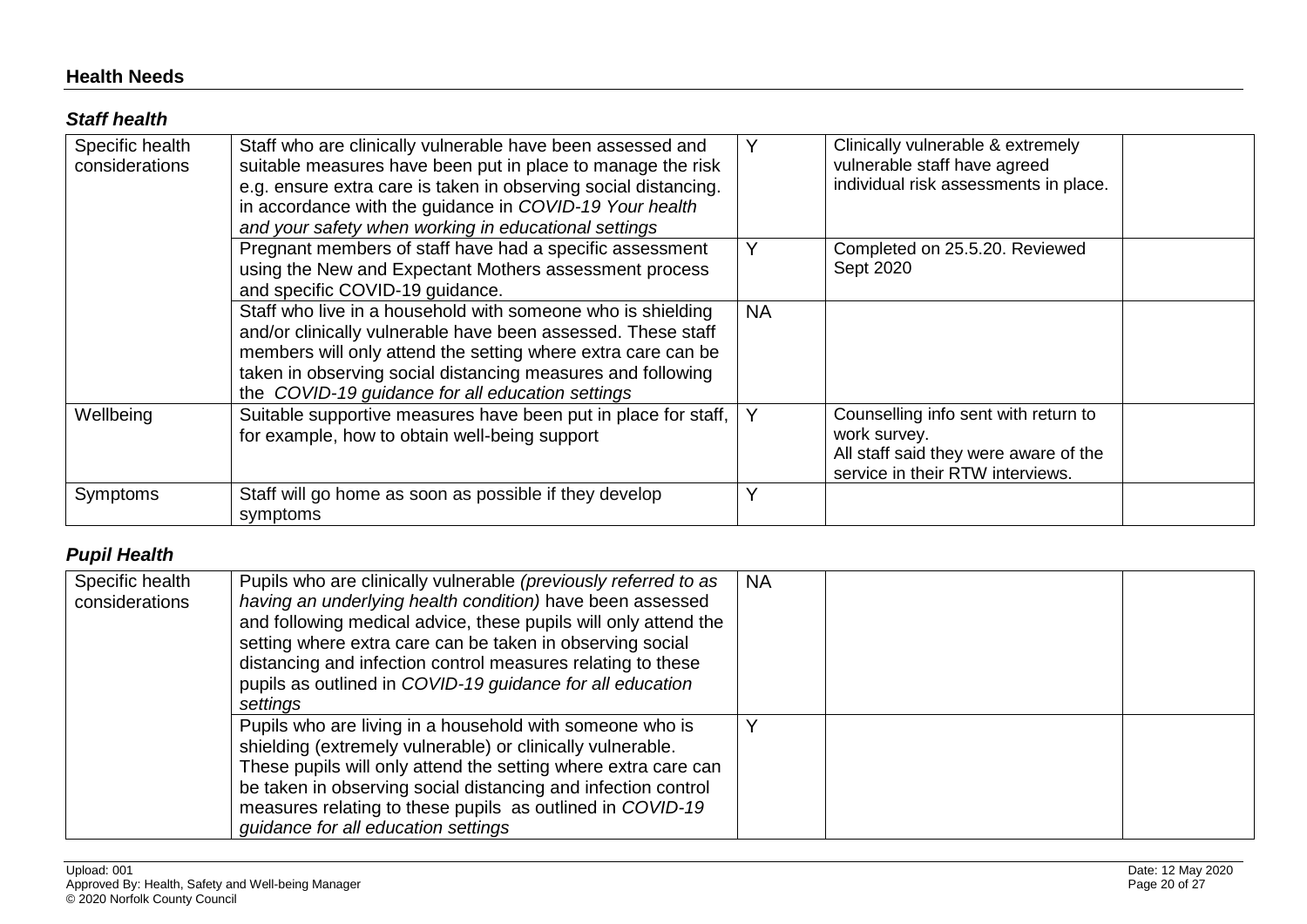| Symptoms                                                            | Pupils know what the main symptoms are and who to report<br>to if they develop symptoms, no matter how mild                                                                                                 | Y              | Children have been told to tell an<br>adult if they feel unwell.<br>Consideration given to children who<br>are feeling anxious about contracting<br>the virus. |
|---------------------------------------------------------------------|-------------------------------------------------------------------------------------------------------------------------------------------------------------------------------------------------------------|----------------|----------------------------------------------------------------------------------------------------------------------------------------------------------------|
|                                                                     | Staff check with pupils regarding symptoms on their arrival<br>and remain vigilant for developing symptoms throughout the<br>day                                                                            | Y              | Temperature checks on pupils<br>before entry.                                                                                                                  |
|                                                                     | Arrangements are in place for the management of pupils who<br>are not able to communicate their symptoms and staff are<br>aware of these arrangements e.g. temperature checks                               | $\overline{Y}$ |                                                                                                                                                                |
| Increased<br>supportive<br>measures for<br>pupils/<br>psychological | Individual pupil risk assessments have been undertaken<br>where required and management plans reviewed. These<br>have been communicated to all staff following the guidance<br>available on Norfolk Schools | <b>NA</b>      | 6 risk assessments completed.<br>Agreed by parents and shared with<br>staff.<br>All these pupils now have access to<br>full time schooling.                    |
| needs                                                               | Pupils are encouraged to understand that it is normal to<br>experience different reactions and are encouraged to discuss<br>their questions and concerns                                                    | Y              |                                                                                                                                                                |
|                                                                     | Available resources are used to identify and support students<br>and staff who exhibit signs of distress.                                                                                                   | Y              | Use the inclusion team to support<br>children who are showing signs of<br>distress.<br>SLT to carry out regular check ins<br>with staff and their wellbeing.   |
| Where the setting<br>is not the 'usual<br>setting' for the<br>pupil | Relevant information including emergency contact details,<br>dietary requirements and medical needs have been provided<br>and relevant controls put in place on an individual basis.                        | <b>NA</b>      |                                                                                                                                                                |

#### **Communication and Involvement**

# *General Arrangements*

<span id="page-20-1"></span><span id="page-20-0"></span>

| General<br>Arrangements | Arrangements have been put in place to ensure<br>communication and collaboration between pupils, staff, staff     | Communication from the school from<br>Sept 2020 via email. |  |
|-------------------------|-------------------------------------------------------------------------------------------------------------------|------------------------------------------------------------|--|
|                         | representatives (e.g. unions) and parents. Communication<br>routes are publicised and have been formally planned. | All RAs are placed on the school<br>website.               |  |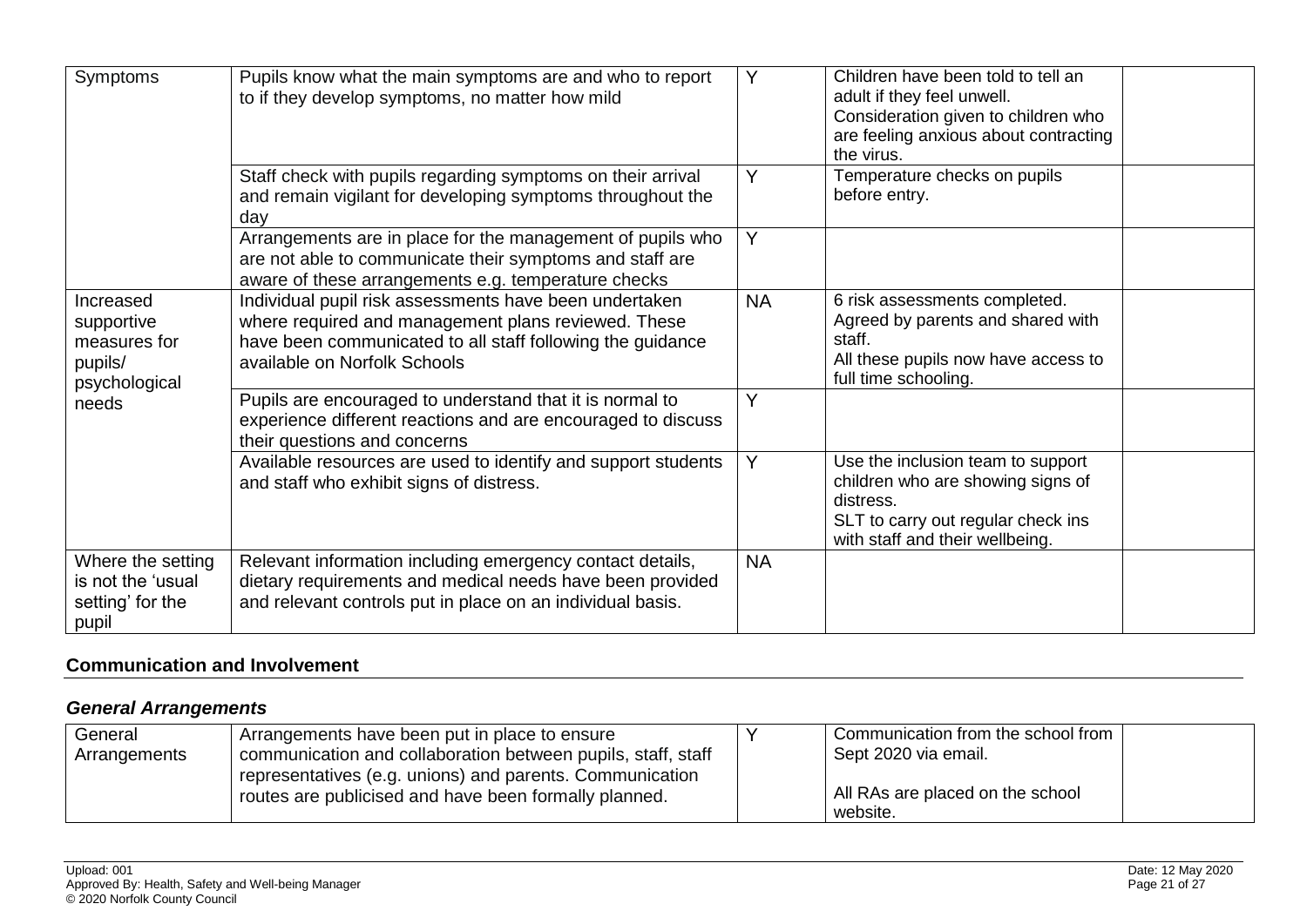|                         | Arrangements are in place to ensure that parents support the<br>setting requirements and to support hygiene requirements<br>with pupils both in and outside the setting.                                                                                                                                            |           | Setting good examples in school                                                                                             |  |
|-------------------------|---------------------------------------------------------------------------------------------------------------------------------------------------------------------------------------------------------------------------------------------------------------------------------------------------------------------|-----------|-----------------------------------------------------------------------------------------------------------------------------|--|
|                         | Parents and carers have been communicated with about<br>symptoms and household isolation requirements                                                                                                                                                                                                               |           | Information sent via email                                                                                                  |  |
| <b>Visitors</b>         | Information about visitor arrangements are displayed in a<br>suitable place where necessary, including information about<br>social distancing, hygiene and not attending the person has<br>symptoms. Where possible this information is also shared on<br>the setting website or directly with visitors in advance. | Υ         | Information in lobby.<br>Posters reminding parents of social<br>distancing rules placed in courtyard<br>and on noticeboard. |  |
| Communicating<br>safety | Site signage has been reviewed, referring to the following:<br>temporary signs for outside space                                                                                                                                                                                                                    |           |                                                                                                                             |  |
| arrangements            | Site changes such as entrances and exits will be identified<br>where required                                                                                                                                                                                                                                       | Y         | New arrangements sent out 1.9.20<br>via email to parents                                                                    |  |
|                         | Communication will include the use of recommended<br>information on notice boards and throughout the setting, for<br>example, handwashing, key staff notices                                                                                                                                                        | Υ         |                                                                                                                             |  |
|                         | The arrangements that have been put in place have<br>considered additional and inclusive support measures where<br>needed, for example, routes have been marked in braille or<br>with other meaningful symbols.                                                                                                     | <b>NA</b> |                                                                                                                             |  |

## *Staff Instruction*

<span id="page-21-0"></span>

| All staff instruction | Staff have been instructed on the nature of COVID-19 and its<br>transmission. They have confirmed they understand the<br>reason for the control measures that are required. | Informative webinar sent to all staff.<br>Staff will take their own temperature<br>using the contactless thermometer<br>on entry and wipe down the unit after<br>use. |                           |
|-----------------------|-----------------------------------------------------------------------------------------------------------------------------------------------------------------------------|-----------------------------------------------------------------------------------------------------------------------------------------------------------------------|---------------------------|
|                       | All staff have confirmed that they are confident in applying the<br>control measures identified in this assessment.                                                         | <b>PPE Guidance</b><br>https://www.schools.norfolk.gov.uk/P<br>upil-<br>needs/Health/Coronavirus/NCC1899                                                              |                           |
|                       | Staff have received appropriate instructions in relation to the<br>specific measures that have been put in place in the setting                                             | Staff receive a copy of this RA                                                                                                                                       | CR to send out<br>2.10.20 |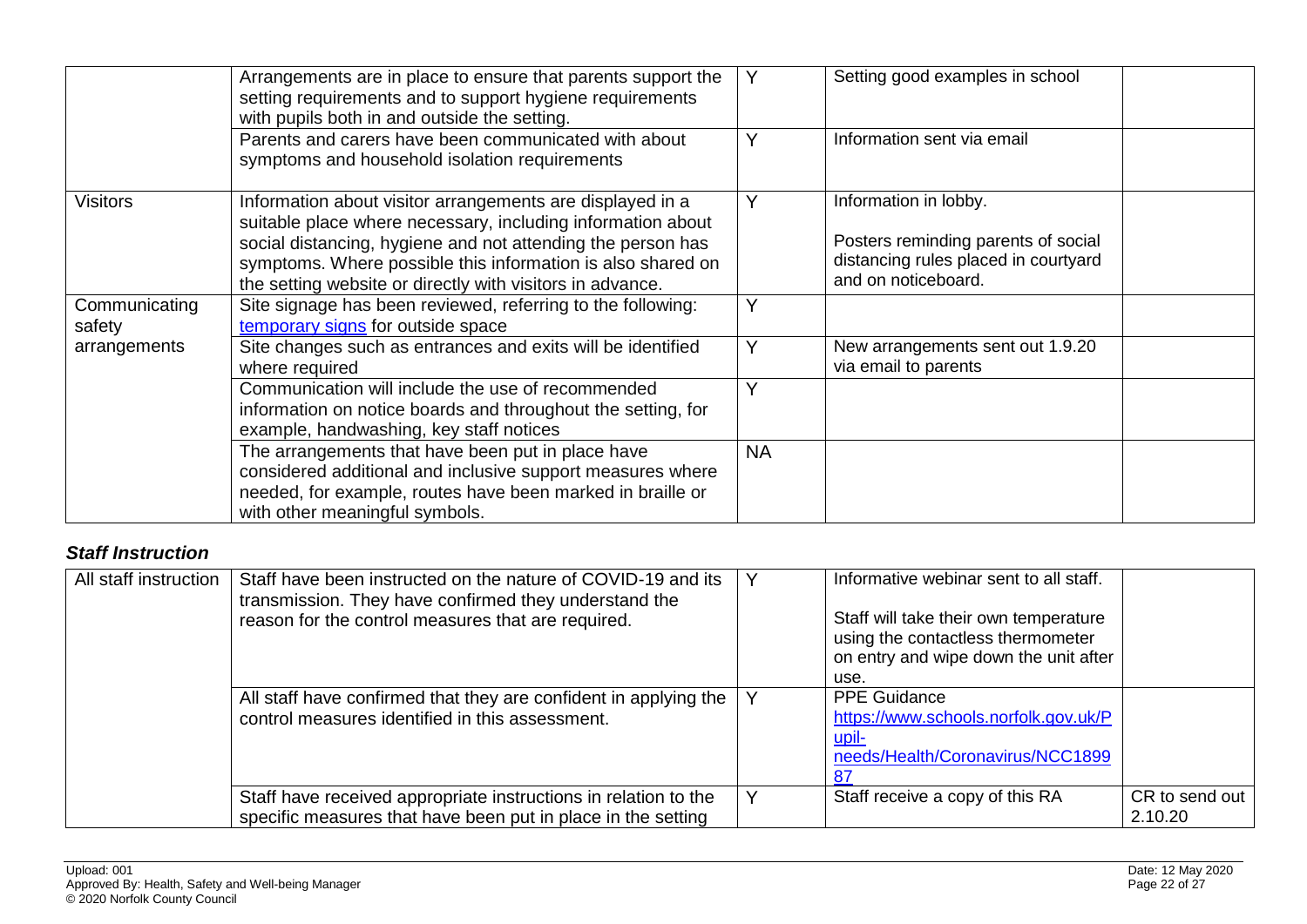| (as detailed in this assessment)                                           |                                     |  |
|----------------------------------------------------------------------------|-------------------------------------|--|
| Staff have been involved in the practical implementation $\epsilon$<br>ושו | Feedback received from staff 2.9.20 |  |
| this guidance.                                                             | and changes made.                   |  |

## *Pupil involvement and communication*

| Championing<br>COVID-19<br>measures | Pupil Social Distancing and Universal Hygiene Champions<br>have been appointed in order to promote and reinforce the<br>requirements, supporting staff and peers in line with the<br>guidance in COVID-19 guidance for all education settings. | <b>NA</b> | Not needed as pupil numbers low | Consider later<br>in Oct. |
|-------------------------------------|------------------------------------------------------------------------------------------------------------------------------------------------------------------------------------------------------------------------------------------------|-----------|---------------------------------|---------------------------|
|                                     | Pupils and staff have contributed towards how these new<br>roles will support the schools aims                                                                                                                                                 | <b>NA</b> |                                 |                           |
|                                     | School champions understand the universal hygiene<br>arrangements in the school, why they are important and how<br>to promote them.                                                                                                            |           | All pupils                      |                           |
| Pupil information                   | All information is provided to pupils in an honest, age-<br>appropriate manager.                                                                                                                                                               |           |                                 |                           |

### *Educational tools*

<span id="page-22-1"></span><span id="page-22-0"></span>

| Infection control<br>education | Age appropriate education is used to encourage pupils to:<br>become advocates for disease prevention and control<br>at home, in school, and in their community by talking<br>to others about how to prevent the spread.<br>encourage pupils to follow social distancing, increased<br>hand washing and information about developing<br>symptoms of viruses |  |
|--------------------------------|------------------------------------------------------------------------------------------------------------------------------------------------------------------------------------------------------------------------------------------------------------------------------------------------------------------------------------------------------------|--|
|                                | The following resources are used where appropriate:<br>e-Bug resources to teach pupils about hygiene.<br>the Educational Settings poster<br>the Coronavirus Toolkit for Professionals which<br>contains campaign materials.                                                                                                                                |  |
|                                | Additional information used to educate pupils is taken from<br>trusted sources such as InfoSpace or Norfolk Schools (which<br>both contain the same COVID-19 information) and Public<br>Health England.                                                                                                                                                    |  |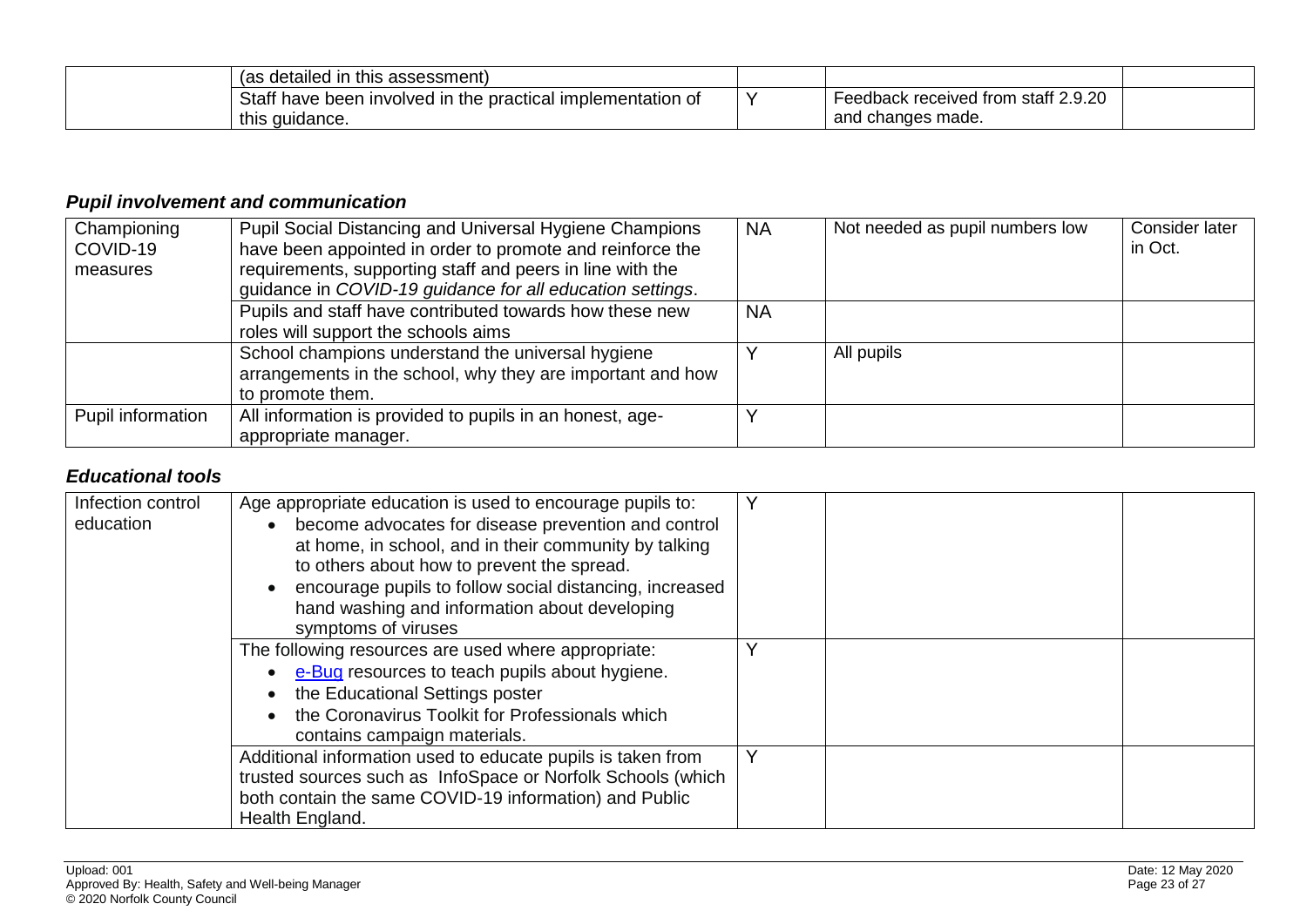### **Other considerations**

## *Actions if a person develops symptoms*

| Actions if a person<br>becomes unwell<br>with COVID-19 | A suitable room has been identified to wait in and is large<br>enough to keep a 2 metre distance between the ill person and<br>any supervising staff (close to a toilet where possible)                                                                                                        | Y | Old staffroom in FSC                                                                                                                                                              |  |
|--------------------------------------------------------|------------------------------------------------------------------------------------------------------------------------------------------------------------------------------------------------------------------------------------------------------------------------------------------------|---|-----------------------------------------------------------------------------------------------------------------------------------------------------------------------------------|--|
| symptoms                                               | The room has been emptied of unnecessary items.                                                                                                                                                                                                                                                | Y | Child to sit on wooden chair, not<br>sofa.                                                                                                                                        |  |
|                                                        | Tissues and a waste bag have been provided in the room                                                                                                                                                                                                                                         | Y | Cleaner organised                                                                                                                                                                 |  |
|                                                        | If a pupil develops symptoms they will wait in the room that<br>has been identified as soon as possible                                                                                                                                                                                        | Y |                                                                                                                                                                                   |  |
|                                                        | In the unlikely event that a pupil spent a significant amount of<br>time in a classroom or other area after they developed<br>symptoms, arrangements will be made to move pupils and<br>staff while that area is cleaned.                                                                      | Y |                                                                                                                                                                                   |  |
|                                                        | Staff who look after a symptomatic person should wear PPE if<br>they are supervising the person in the same room while<br>waiting for collection in accordance with the PPE guidance<br>and must wash their hands thoroughly if they have contact<br>with the person and after they have left. | Y | PPE arrived 1.6.20                                                                                                                                                                |  |
|                                                        | Appropriate cleaning materials are available to clean areas a<br>symptomatic person has been in after they developed<br>symptoms as detailed in the guidance.                                                                                                                                  | Y | Children with symptoms will travel<br>from the isolation room, through the<br>large FSC dorm out to the courtyard.<br>Cleaner added cleaning materials &<br>PPE to isolation room |  |
|                                                        | Where a person tests positive, the rest of their class or group<br>will self-isolate for 14 days.                                                                                                                                                                                              | Y |                                                                                                                                                                                   |  |
| Waste                                                  | If a person is symptomatic on the premises the cleaning<br>cloths used and tissues etc. is double bagged and tied and<br>kept separately for 72 hours (secured from pupil access)<br>before being disposed of with normal waste.                                                               | Y | Staff informed through this RA                                                                                                                                                    |  |

## <span id="page-23-1"></span><span id="page-23-0"></span>*Planning for emergencies*

<span id="page-23-2"></span>

| Fire evacuation | Fire assembly points have been reviewed to ensure that   | Sharks – heritage centre- right hand |
|-----------------|----------------------------------------------------------|--------------------------------------|
|                 | pupils do not gather in groups, where required, separate | corner. Key needed to access gate    |
|                 | assembly points have been introduced in order to prevent | onto playground.                     |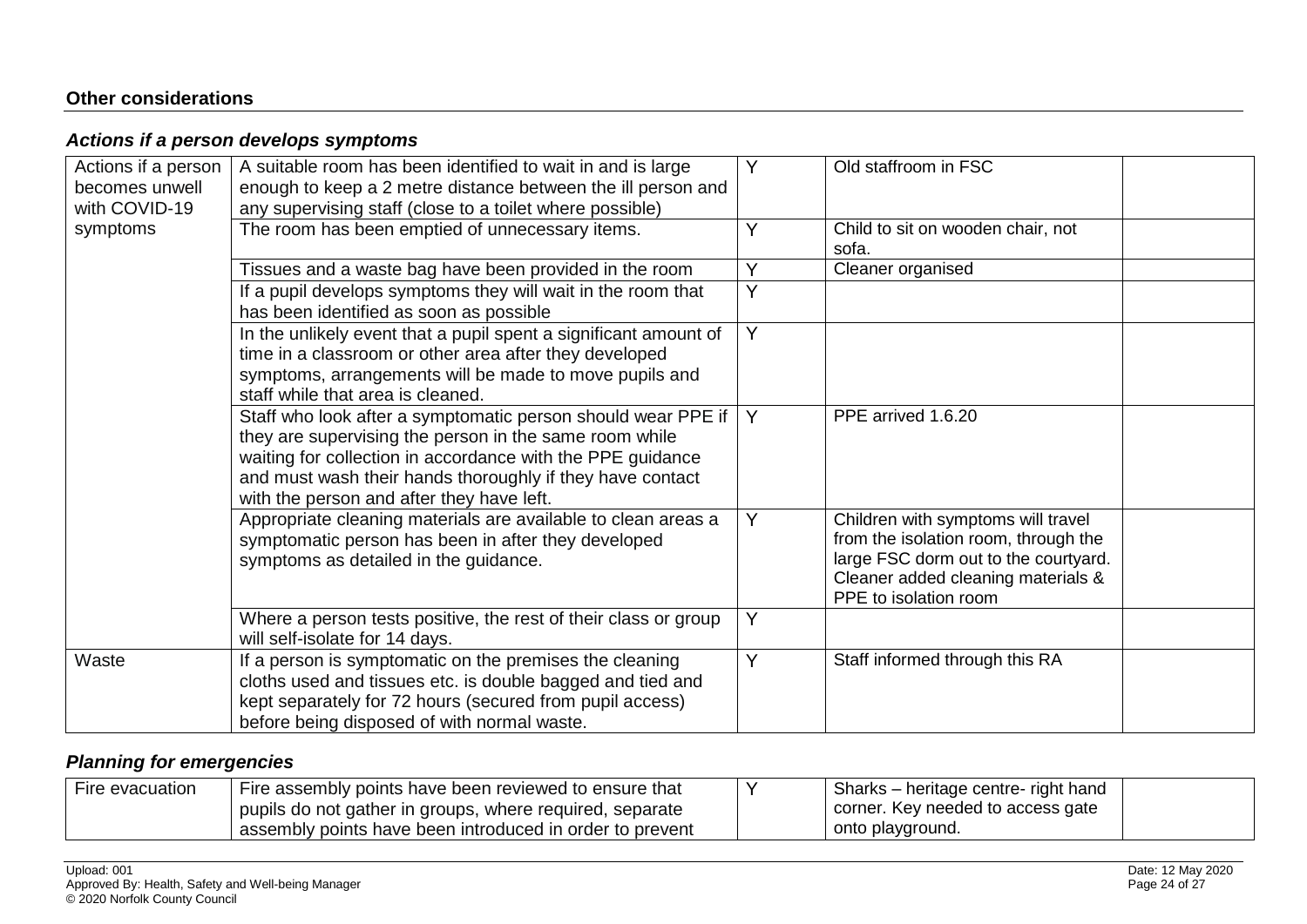|                             | large gatherings in one place.                                                                                                                                                                                                                                                                                                                    |                | Seals- Middle of the field<br>Starfish- Top left hand corner.              |
|-----------------------------|---------------------------------------------------------------------------------------------------------------------------------------------------------------------------------------------------------------------------------------------------------------------------------------------------------------------------------------------------|----------------|----------------------------------------------------------------------------|
|                             |                                                                                                                                                                                                                                                                                                                                                   |                | All facing away from school.                                               |
|                             | Fire drills that are carried out encourage social distancing.                                                                                                                                                                                                                                                                                     | Y              | Test on new fire drill rules                                               |
|                             | Staff and pupils understand that in an emergency they must<br>leave without delay                                                                                                                                                                                                                                                                 | $\overline{Y}$ |                                                                            |
| First aid - all<br>settings | Pupils with specific first aid requirements only attend where<br>the appropriate first aid can be provided                                                                                                                                                                                                                                        | <b>NA</b>      |                                                                            |
|                             | First Aid arrangements have been checked and meet risk<br>assessment training level and ratio requirements for the<br>number of staff and pupils in attendance (including trained<br>staff whose certification expired on or after 16 March and is<br>now extended for 3 months). If this is not possible the<br>following steps have been taken: | Y              |                                                                            |
|                             | Higher risk activities are avoided where it is possible e.g. use<br>of D & T machinery                                                                                                                                                                                                                                                            | <b>NA</b>      |                                                                            |
|                             | The previous 3 months accident history has been reviewed<br>and all previous investigations have been completed with<br>control measures in place to reduce future risk.                                                                                                                                                                          | Y              |                                                                            |
|                             | There are arrangements in place to respond to a first aid<br>event, e.g. two people respond to provide instructions from a<br>trained responder by calling 999.                                                                                                                                                                                   | Y              | First Aid policy                                                           |
|                             | A member of staff has been nominated to check and maintain<br>first aid kit contents                                                                                                                                                                                                                                                              | Y              | <b>OR</b>                                                                  |
|                             | First aid boxes are located in prominent places                                                                                                                                                                                                                                                                                                   | Y              | OR checks first aid boxes regularly<br>and adds PPE                        |
|                             | The location of the automatic defibrillator is known to all staff                                                                                                                                                                                                                                                                                 | Y              | Outside school attached to the wall.                                       |
|                             | Staff who do not have training have been provided with Basic<br>First Aid Skills information and familiarised themselves with<br>the relevant areas they may be required to use.                                                                                                                                                                  | $\overline{Y}$ |                                                                            |
|                             | Changes to first aid arrangements are communicated to all<br>staff                                                                                                                                                                                                                                                                                | Y              | OR sent out email                                                          |
|                             | To support social distancing, staff will instruct an injured<br>person about what to do for minor injuries if it is age<br>appropriate                                                                                                                                                                                                            | Y              | Where appropriate. Staff to make a<br>judgement for each individual child. |
|                             | Where close contact is required the first aider uses PPE as<br>outlined in Personal Protective Equipment Guidance                                                                                                                                                                                                                                 | Y              |                                                                            |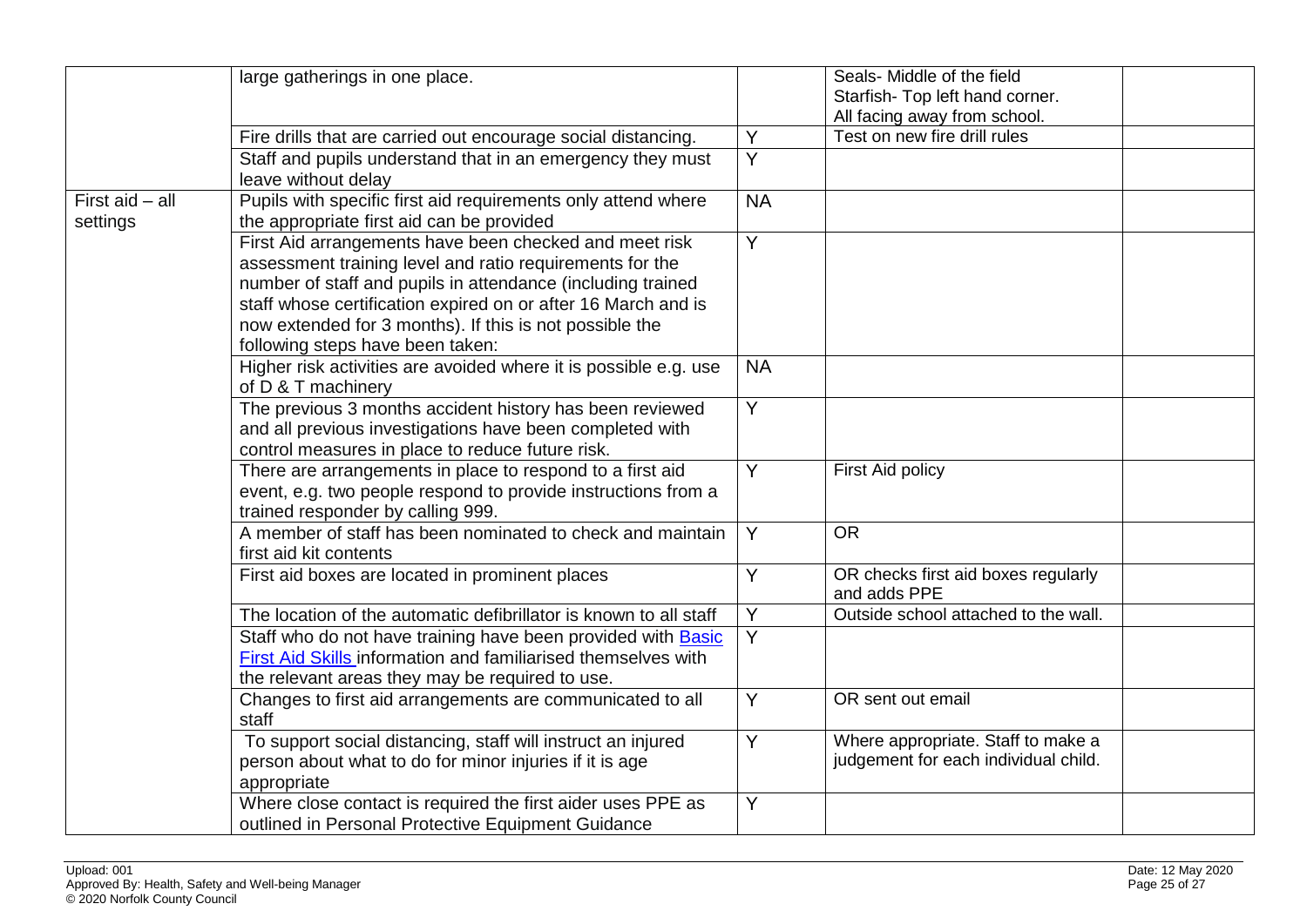| <b>Paediatric First</b> | There are a suitable number of Paediatric First Aiders          |  |  |
|-------------------------|-----------------------------------------------------------------|--|--|
| Aid                     | including trained staff whose certification expired on or after |  |  |
|                         | 16 March and is now extended for 3 months. (please              |  |  |
|                         | complete the next section if you have answered "no")            |  |  |
| Alternative             | Every effort has been made to provide a Paediatric First        |  |  |
| paediatric first aid    | Aider.                                                          |  |  |
| arrangements)           | The above is not possible and there is access to a trained      |  |  |
|                         | First Aider or emergency PFA on site.                           |  |  |

# *Any other actions that are not listed above*

<span id="page-25-0"></span>

| Staffing plan   | Staff know which class they will be<br>supporting.                                                                                                                                                                                                                                                                      |
|-----------------|-------------------------------------------------------------------------------------------------------------------------------------------------------------------------------------------------------------------------------------------------------------------------------------------------------------------------|
| Face coverings  | https://www.gov.uk/government/publi<br>cations/safe-working-in-education-<br>childcare-and-childrens-social-<br>care/safe-working-in-education-<br>childcare-and-childrens-social-care-<br>settings-including-the-use-of-<br>personal-protective-equipment-<br>ppe#how-should-ppe-and-face-<br>coverings-be-disposed-of |
| Jewellery       | We suggest removing watches and<br>wrist jewellery to ensure you can<br>wash your hands and wrists<br>correctly.<br>Wearing rings with raised stones<br>could affect the wearing of PPE<br>gloves.                                                                                                                      |
| Lanyards        | Staff lanyards will not be worn at this<br>time, as it is not possible to wash<br>them daily and they could carry the<br>virus.                                                                                                                                                                                         |
| Photos & videos | All photos & videos on FB, GC and<br>Tapestry must show adults socially<br>distancing $(1$ metre $+)$ at school.                                                                                                                                                                                                        |
| Transition      | Parents whose children will not                                                                                                                                                                                                                                                                                         |